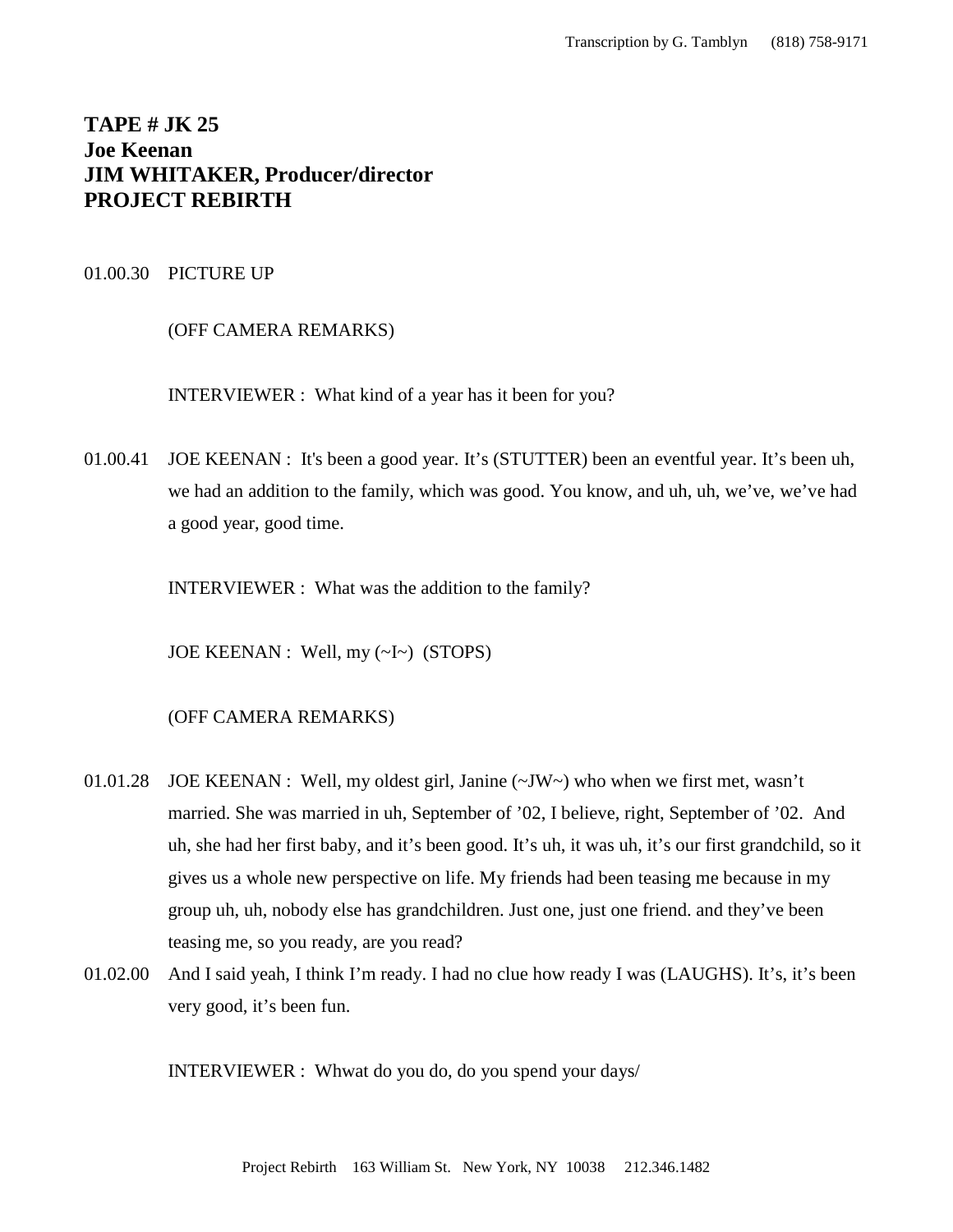- 01.02.10 JOE KEENAN : I uh, she's pretty much now you know, it sounds, it sounds trite and very clicheish but she's pretty much the focus of my day now. Uh, which is good, I enjoy it. When uh, when uh, when you're a young, married person uh, as I was many years ago when you, and you first had, have your children. You're busy working.
- 01.02.30 You have uh, responsibilities. You have things you have to do, getting working two jobs, moving in a house, in and out of a house as a young cop, and when I had my children, I was, it was great and I loved it, but I didn't really have the time that I have now. So now I'm uh, devoting the time that I missed the first time around (LAUGHS). I don't know if I'm annoying my daughter and son-in-law, but that comes with the territory. They're gonna have to learn to live with it (LAUGHS).

INTERVIEWER : It's ok with you living there at the house?

01.03.00 JOE KEENAN : Uh, pretty much yeah (LAUGHS), I'm pretty much there. Well, we uh, uh, Janine is still working. She has to work until January. And then in January she'll uh, she'll stop working and she, she'll stay at home. So she works 4 days a week now. So my wife, Jane and I watch the baby now for (?) four days a week and uh, it's great. It's great.

INTERVIEWER : So you're there during the day for what?

- 01.03.25 JOE KEENAN : Well, it (?) we are. Uh, we'll uh, they come to us in the morning. They drive in, and it's easier, it's easier that way. They drive in to us and then I drive them to the train and they go to work. And after work, they come back to our house and we'll have dinner and then they'll go home. Uh, but uh, it's (?) responsibility now, but we don't let it hinder us. We put her in the car. Go wherever, she's five months old. And we go wherever we have to go, do what, what we have to do and uh, we're uh, it's uh, it's not nice to say, but it's a little bit like a toy (LAUGHS).
- 01.04.00 And we're enjoying it that way. So it's uh, it's very good. I, I uh, I warned Janine in the very beginning when the baby was probably about a day old. Is aid, you know, you have to understand the rules, and the rules are I'm allowed to do whatever I want (LAUGHS). And she just looked at me and said, ok. (LAUGHS) She uh, it didn't' quite know what to expect.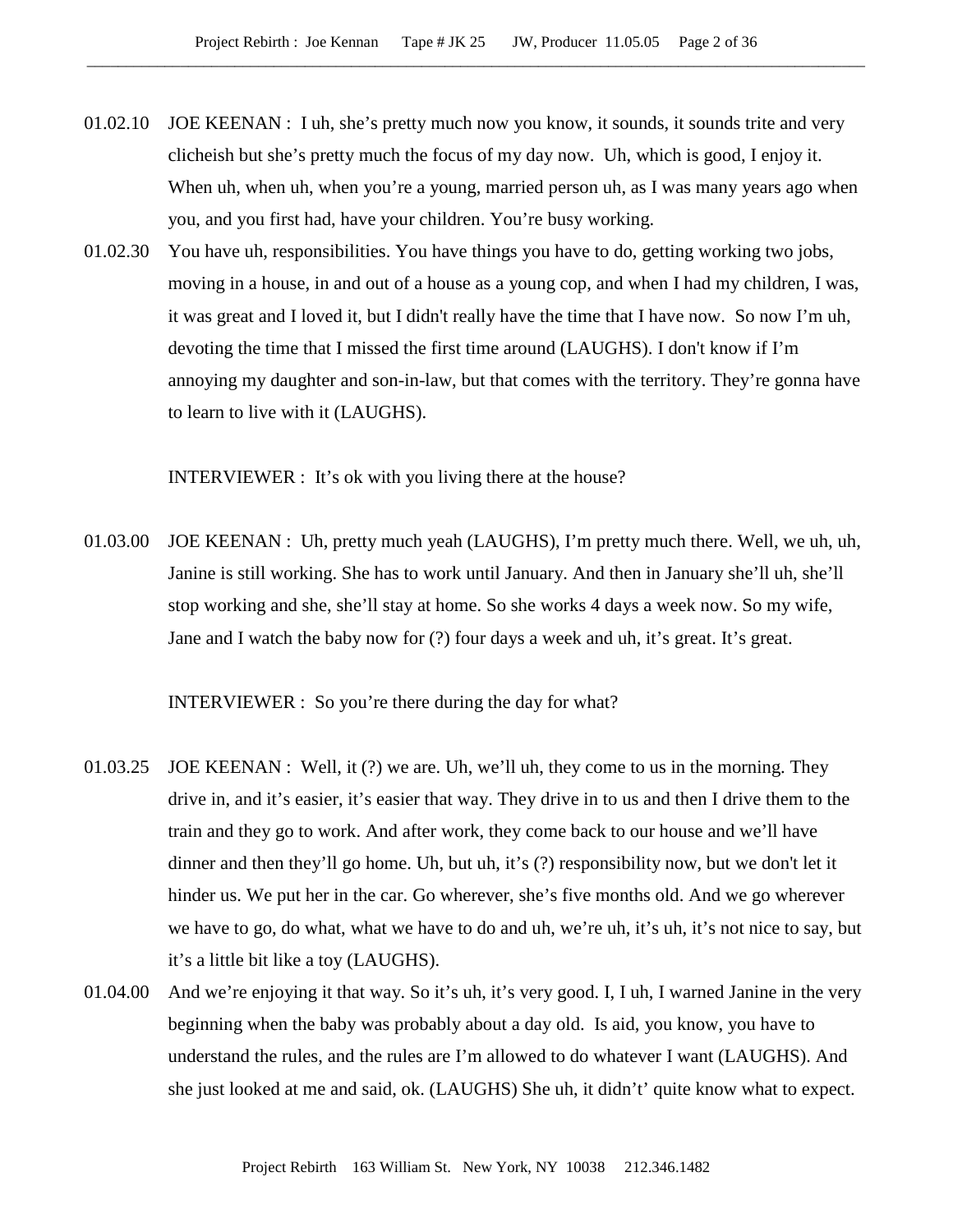But uh, I try to behave. I, I uh, I know I don't disturb her when she's sleeping or whatever, but uh. We're becoming buddies. (LAUGHS) That's good.

## INTERVIEWER : And the Mets/

- 01.04.35 JOE KEENAN : Uh, the Mets. Uh, we had a, we had a better year this year. We uh, we're, we're on the way back. (~JW~) They're rebuilding. I took her to the Met game uh, but she has to start early. She was about uh, uh, guess about 3 months old. And I called Janine one night and I said I have four tickets to the Met game tonight. You know, want to go? She says, what about the baby? I said, we're along that, that's the idea.
- 01.05.59 That's why I'm inviting you so that the baby can come (LAUGHS). A funny thing happened, we were sitting in the, sitting in the seats and uh, there were four, four young fellows sitting behind us. Uh, late teens, early 20s maybe and they were having a great time. They were, jumping (?) up and down and cheering and just enjoying the game. It was a good game. They were enjoying the game, and at one point the baby fell asleep and uh, the Mets scored a run. And one of the guys jumped up and screamed and the other fellow next to him punched him in the arm, and said bet quite, the baby. (LAUGHS).
- 01.05.29 Because they had been poking their fingers over playing with the baby during the, during the night. But uh, it's been uh, it, it's been fun. It's uh, I don't know if it's as much fun for Janine and Andy as it is for me, but uh, uh, that's not my concern (LAUGHS). So I've been uh, I've been enjoying it.

INTERVIEWER : I'm about to have a baby soon and people tell me I'm calm. You come into a zone of like a great feeling. What did you feel when the child was born?

01.06.28 JOE KEENAN : Both sides of the family correct, and this is the first grandchild on both sides of the family. Uh, it was uh, I guess sit was a unique feeling to see your child have a child. That's a, next time I'll already have experienced it. So that part will be different. But to see your child have a child uh, and then know that that baby is uh, is part of your family, you know, part of you uh, it's a, it's a different feeling altogether than with your own children.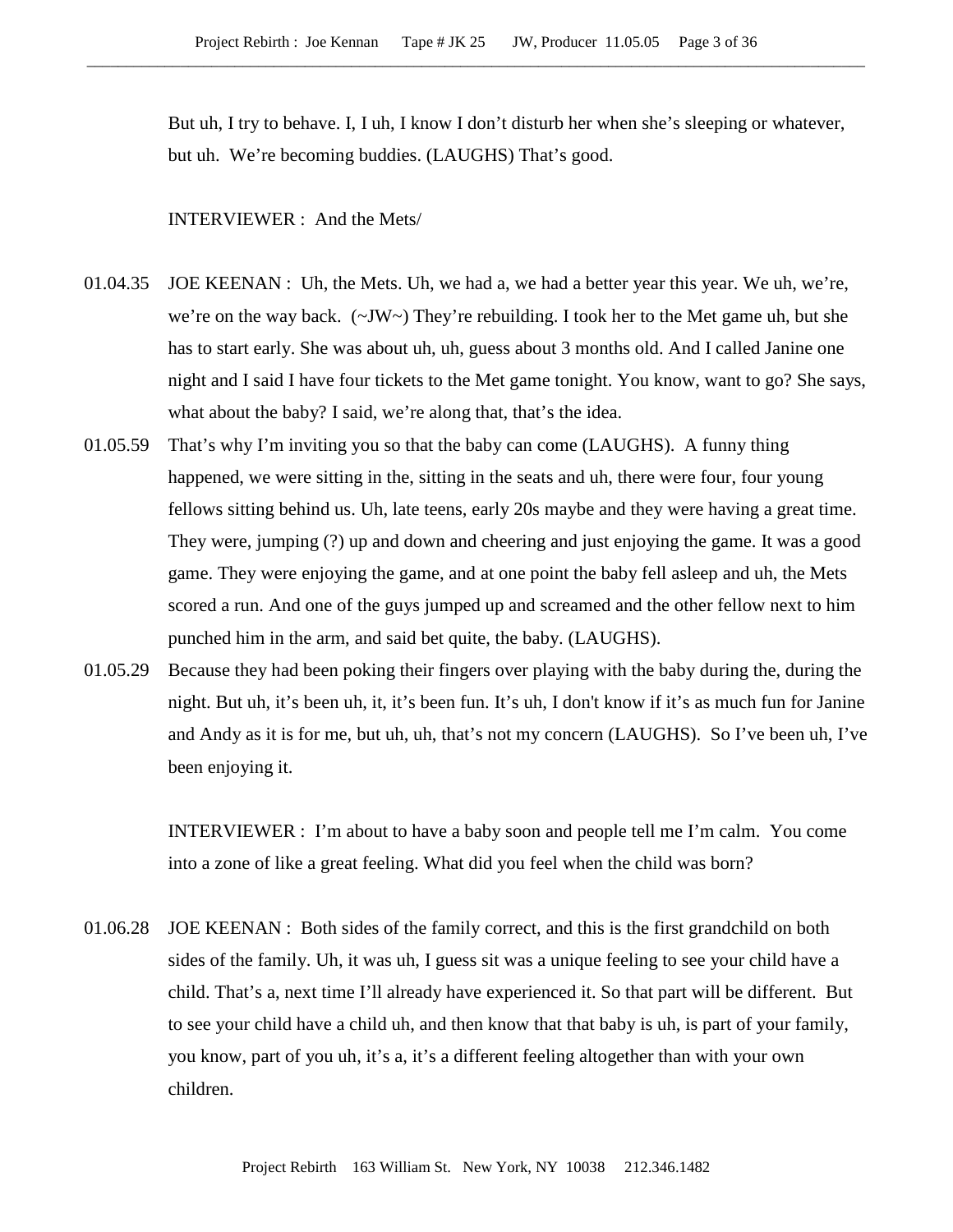01.07.00 And uh, some day you'll be fortunate enough to experience it. It uh, it uh, as you say it, it's another stage. Uh, I wouldn't think that this stage of life we could enter another stage. But it did happen. It did happen. It's amazing how a uh, a baby can uh, change the activities of a whole family. And uh, and it's good.

> INTERVIEWER : What do you mean by describing it as another stage? Because you're day-to-day?

JOE KEENAN : It, it's uh, it's a new feeling. It's uh, it's.

INTERVIEWER : And what's that feeling?

- 01.07.37 JOE KEENAN : It's a good feeling. It's hard to, it's hard to describe. It's uh, it's an anxious feeling every morning when you're waiting to see her. Uh, and uh, and, and playing and I, and I jump right in there. I don't, sometimes my wife just shakes her head, like yeah, go ahead. And I'll uh, change her and feed her and give her a bath, and I like do to that stuff.
- 01.08.00 Because uh, I, I tried to do it with my own children, but many times I was working, and (STUMBLE) I missed out on that. What, what seems to be a chore isn't a chore when you want to do it. So I, I enjoy doing it. And uh, uh, we, we I, I tease her while she's laying on a table and tickle her and play with her, and I, I told my daughter when we're now we're away for uh, well, it'll be 7 days, and I said, you know, make sure you put my picture in the crib. So she doesn't forget who I am (LAUGHS). And they just shake their head at me.
- 01.08.33 (LAUGHS). But uh, it, it's starting to become a little bit of a, a thing at home, so I'm playing it up. Yeah, I'll, I'll get everything I can out of it. (LAUGHS).

INTERVIEWER : What's that, what are you?

01.08.43 JOE KEENAN : Yeah, the uh, the uh, uh, leave him alone, he's playing with the baby. Leave him alone, we'll get up and go in the other room and walk. Uh, we went for a (CLEARS THROAT) we went for a walk one day. We were at Janine' house. And I, she was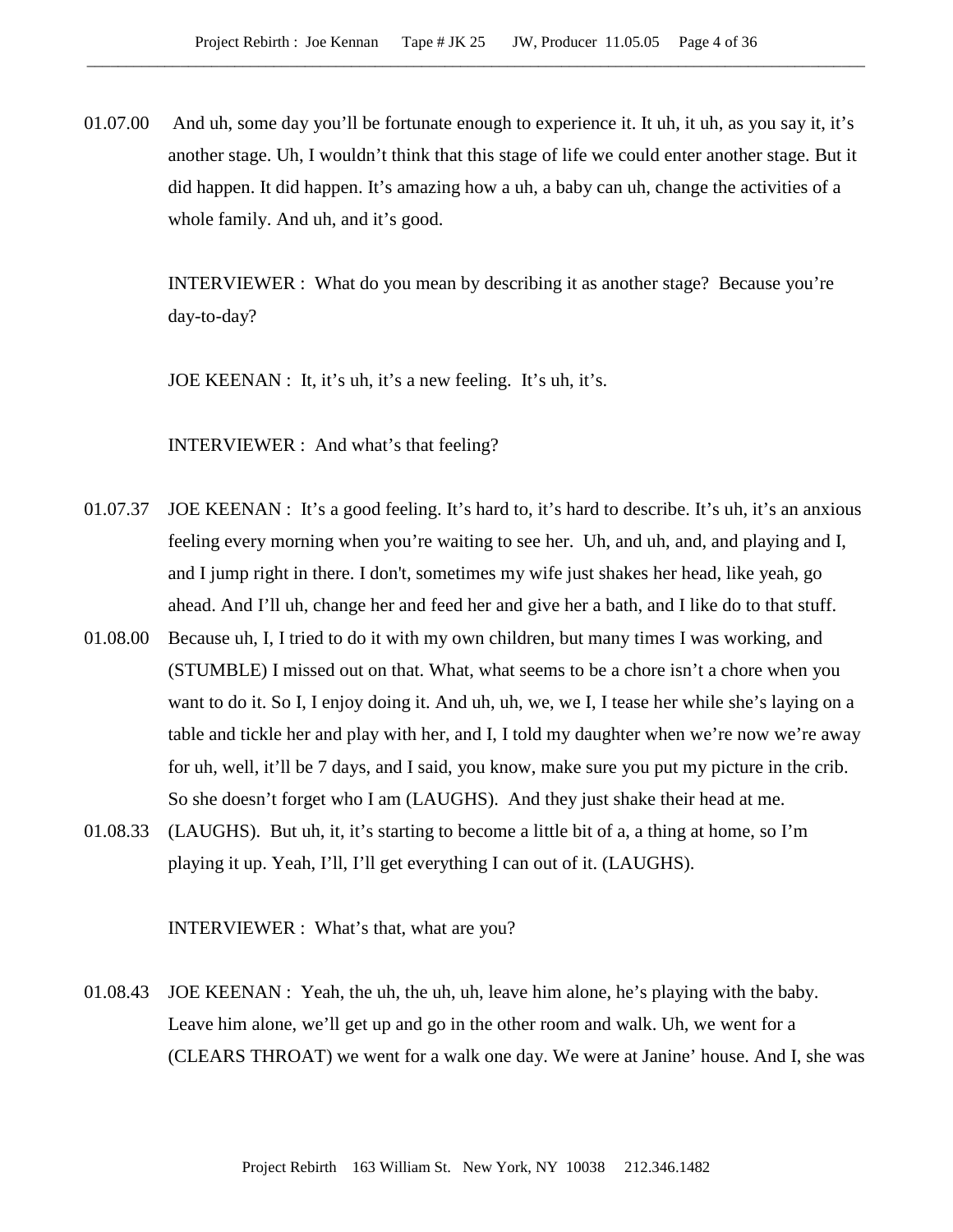uh, maybe a little over 2 months. And a few blocks from Janine's house is a park, so I put the baby in a carriage and I said I'm gonna go for a walk.

- 01.09.02 And we go for a walk. And uh, time started to slip. And uh, my phone rang, and uh, my wife was on the phone and she said, where are you? And I said, we're in the park. She said, well, it's dinner time. And I said, well, what time is it? She said, you've been gone two hours. Where are you? (LAUGHS) And I said oh, I'm just walking around town. (LAUGHS) I said, I'll be right home. We really weren't far. We just kept walking up and down different blocks and spent some time in the park, and walked around, and.
- 01.09.31 But it's good, because it uh, it clears your head. It gives you uh, a time to think about new things, and that's good. It's good. So we went to the uh, it was uh, it was nice. We entered a, a new stage. A new feeling. It's uh, when we had our own children, it was a great feeling. But this is a different feeling. It's a feeling of watching someone else have a, have an accomplishment that you can uh, wallow in.
- 01.10.00 I didn't do anything, but yet I can enjoy it (LAUGHS). So it's I'm like stealing the, the fun from someone else's effort. (LAUGHS). And, and that's good.

INTERVIEWER : The feeling when a child is first born, it was almost like a part of me would be gone, but that's not so?

01.10.51 JOE KEENAN : Well, as you just said, uh, to think about the things that you want to. Well all of a sudden that changes, because the baby's what you want to think about. So things that seemed important before still are. And you have to take care of them. But they (?) have a (STUTTER) new reason or a new thing to think about. And uh, I know that sounds corny, but it, you have to experience it. It's true. Uh, it's the way I'm experiencing it. Uh, I, I know my wife feels the same way and uh, my daughter just shakes her head. Yeah, go ahead, do what you want to. (LAUGHS).

INTERVIEWER : How would you describe this year? This is our fourth year.

01.11.35 JOE KEENAN : Well, this year's become uh, uh, a little fuller for me, with the baby. And uh, and uh, with the reason for (?) me being in San Diego right now is that I'm involved in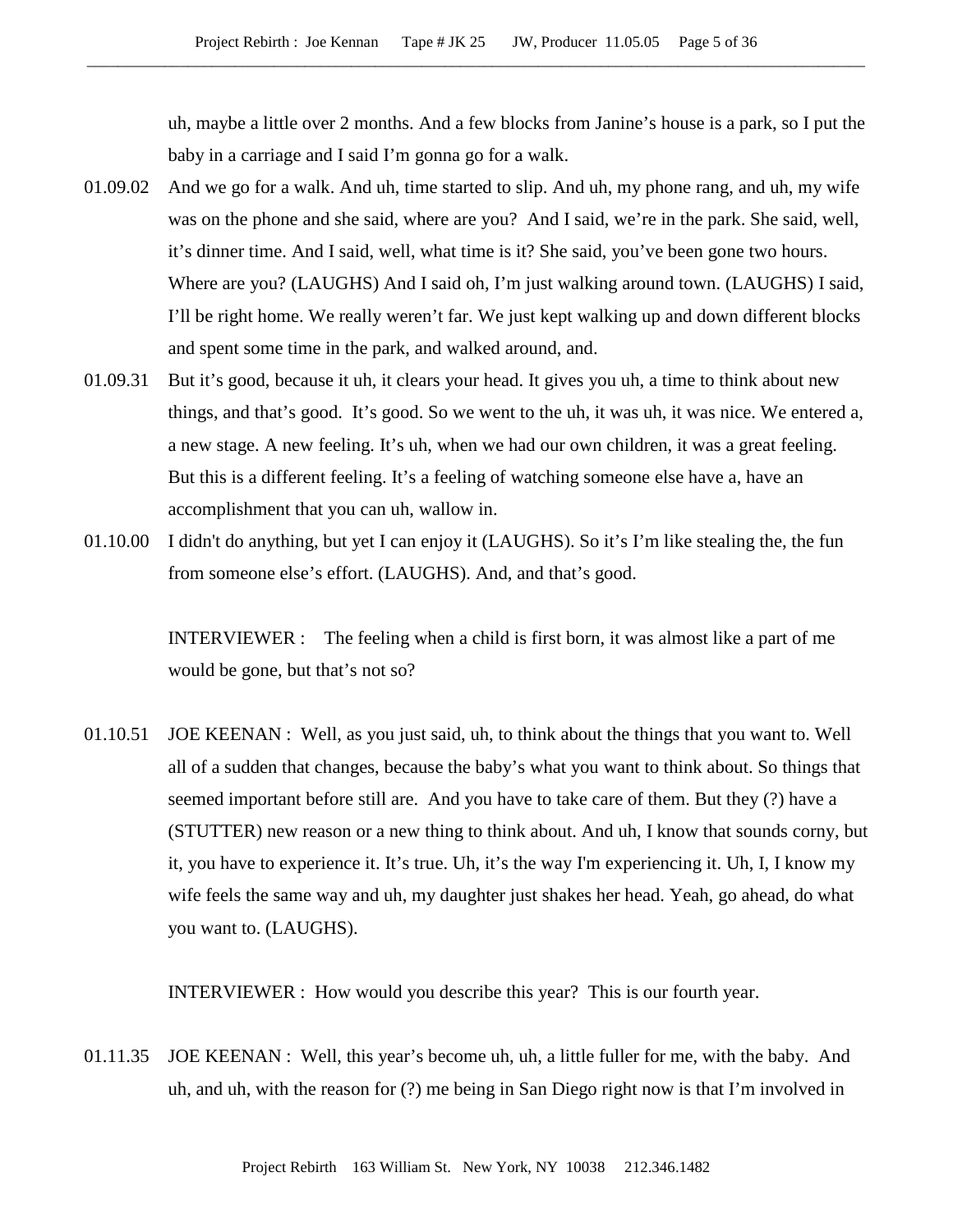the uh, uh, a national organization uh, of police societies. And uh, in the past, I was a uh, just I was the New York representative to that organization. I was just a delegate.

- 01.11.58 And then last year of a, a number of, we had an election and, and a number of people got together and we discussed it and we decided to uh, run a board and you know, see, see if we could take a shot at uh, running for office in the organization, and we won. So uh, now that's a whole new responsibility again. So I'm no longer just a delegate who goes to the conventions and sits in the audience. Now I have a responsibility. And uh, that's good, too, because it's given me uh, it's given me uh, uh, a new responsibility.
- 01.12.30 So between the baby and this, the new responsibility. In fact, I take the baby and I, I bring her downstairs with me, and we, I sit her by the computer, I turn on her shows on TV and I'll be working on the computer (LAUGHS) at the same time, trying to get some work done. And for, for the national. So we have responsibility. That way where I've moved on from the Emerald Society where I was in the police department, because you only stay there a little while as, as an officer and (?) move on, that's the way it's, it works. We, we have a constitution that makes it work that way.
- 01.13.00 Because we don't want the organization to become stagnant, so you only stay in office two years. And then you move on and, and new people take over, and that's good. That's, that's a, a good way to run things. So now I'm really, I, I really don't have responsibility there anymore. And this new responsibility is good, it fills a little bit of a hole. So uh,  $(\sim JW)$

INTERVIEWER : You said you had to run for this?

JOE KEENAN : Yeah.

INTERVIEWER : What does it mean to?

01.13.22 JOE KEENAN : Well, what it is, is the, it's the police, police departments across the country have fraternal organization, and ours is the Irish organization, the Emerald Society. So they're, there (?) was always some networking amongst these societies. But now, oh, about ten years ago, some guys got together and they decided to start a national organization which would represent all of these individual police organizations.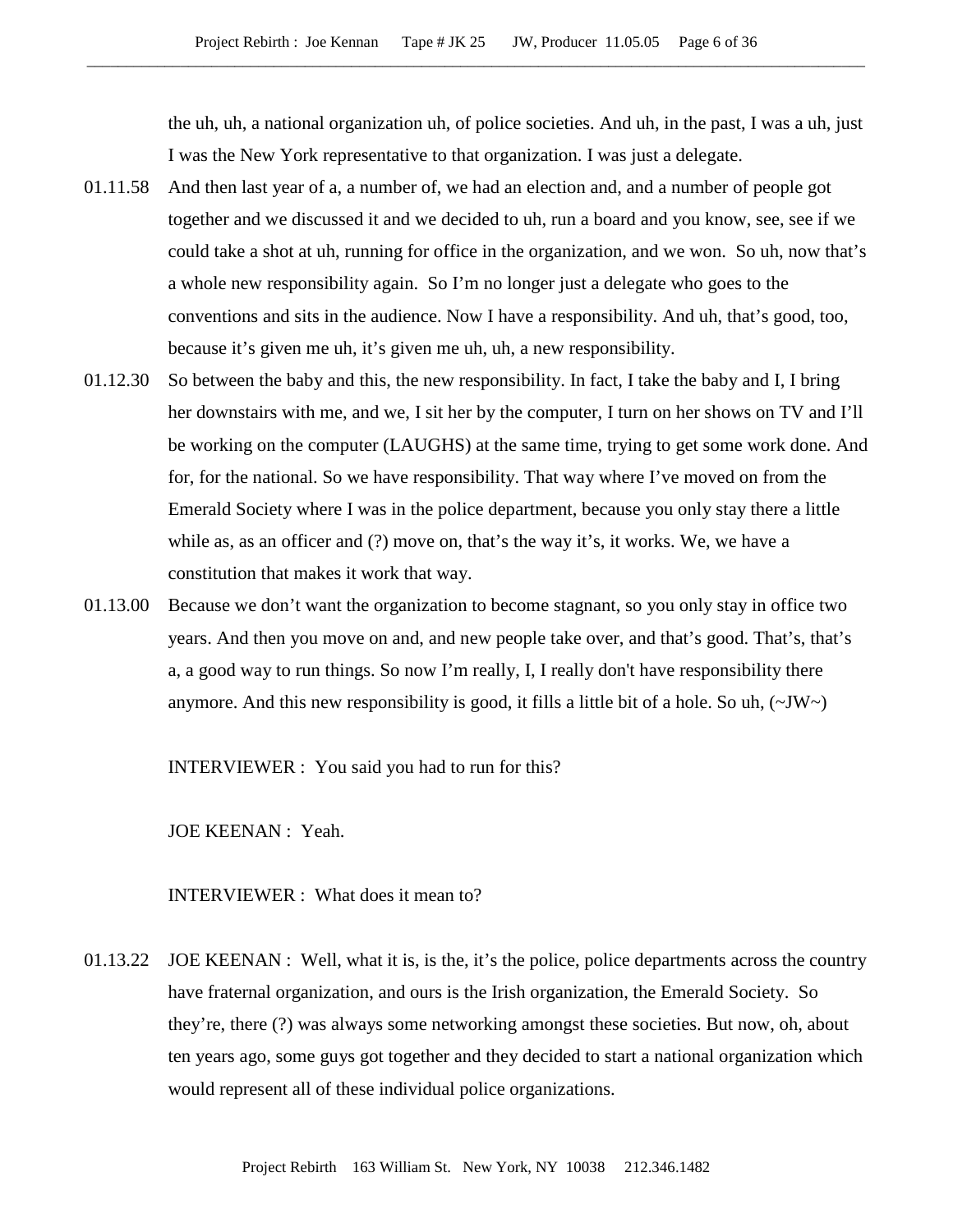INTERVIEWER : And they vary from emerald societies to other societies?

- 01.13.50 JOE KEENAN : Oh, no, it's just Emerald societies  $(\sim JW \sim)$  it's a national conference of uh, law enforcement Emerald Societies, and we have members all the way from Maine to San Diego, where we are now. And uh, each organization will send a delegate to a meeting twice a year. And once in May we meet in May every year at Police week. And there we, they have the police memorial in Washington, and our organization is in charge of running the parade, for the uh, police memorial, and we're also, we also work at the Candlelight vigil that night. And uh, we have pipers who do uh, lone piping at midnight.
- 01.14.31 So we're uh, we're involved in that, the three-day function down there, we're involved in something uh, each part of it, the fraternal order of police uh, is the parent group. But we're one of the groups who uh, who help and uh, we uh, we're busy when we're there ein Washington. Then, every November, we'll meet in a different part of the country uh, one of the Emerald Societies will sponsor the meeting. We'll meet in a different part of the (?) country and we'll try to do our uh, our fraternal business.
- 01.15.03 So this is pretty much our business meeting, and in May is a working meeting. Well, uh, this one uh, in May uh, pretty much the delegates just go and the guys will go, the officers will go in November. They'll bring their wives or husbands and we make a little bit of a, a vacation out of it, also. So that's where we are now. We're, we're at our uh, fall business meeting, and uh, and convention. We're not wearing funny hats or anything, but (LAUGHS) we're at the, we're at our convention, so. Now being an officer in that organization (~JW~)

INTERVIEWER : What's your position?

01.15.34 JOE KEENAN : I'm uh, I'm what's called the third vice president. We have three vice presidents across the country. And we, we break up the country into regions, and each vice president is responsible for a region of the country. It's for communication amongst the organizations, and recruitment for, for new organizations uh. Organizations (?) and we'll call us, I got a uh, call from an organization in Maine saying that they uh, were interested in, in joining the national what do they do.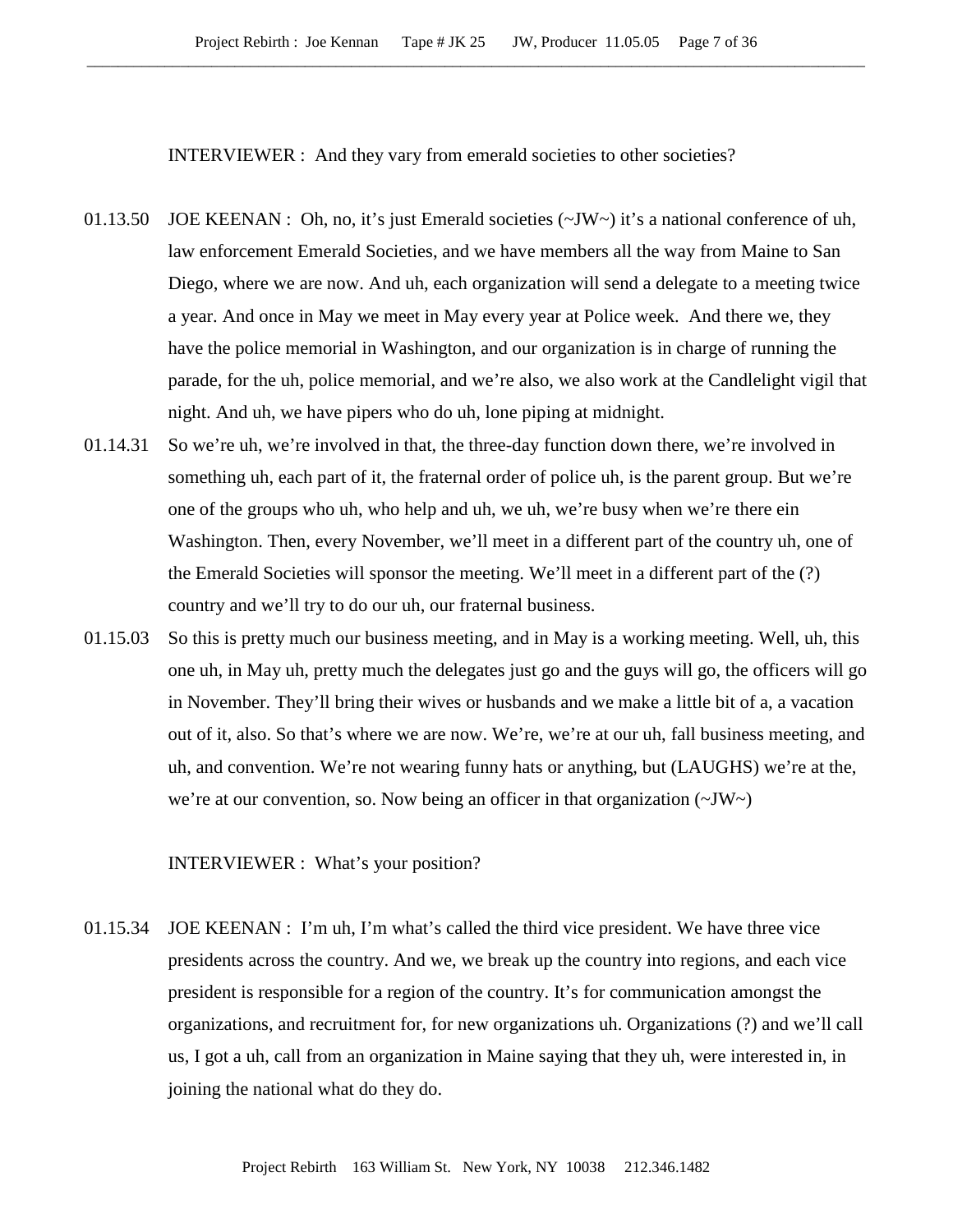- 01.06.01 So we help them along. And also some police departments uh, areas will contact us, how do we start an organization? How do we, we want to start our own Emerald society and wherever they might live, you know, Rochester, New York City, wherever they live, they want to start their own organization, we'll help them with that. We'll show them how to, how to do it, the procedure. We'll help them with their constitution, we'll, we'll get them moving along. And then if they so wish after a year or two, when they get on their feet, they'll usually join the national organization.
- 01.16.31 So we'll have, we have I don't now if there're problems, but we have common concerns across the country as police officers. And this is a good way for us to network and find out what's going on and uh, we'll have uh, somebody in Nebraska has an unusual case where they need a little pressure applied on a judge. You know, we, we can write letters from all over the country. And we can uh, uh, show that there (?) are people concerned about this issue.
- 01.17.01 And we also uh, uh, watch legislation in, in Washington that concerns police officers. It's not a political organization. But it's an organization that watches out for our own concerns. And that's good.

INTERVIEWER : Why is that important to you?

- 01.17.18 JOE KEENAN : It's important to have uh. It's important to (?) show some responsibility for your profession. Uh, of course, I'm retired now, so I'm, I'm no longer involved actively.
- 01.17.33 But you have to, my work now, my concern now might make it easier for a younger police officer, and that's important. Because when I was the younger police officer, iw a working the street, and I didn't have time to worry about this and I was hoping that somebody else was. Well, now I guess I'm that somebody else, me and all the other delegates from across the country and all the other officers. We're the somebody else. We're, we're a little bit of a watchdog for ourselves.
- 01.17.59 To make sure that if there is, there is something that can help us. If there's a law that might uh, be of interest, that might, that might help in police work that we can let our senators know, let our congressmen know that we're interested in that, and it's not just Joe Keenan calling from New York City. It'll be people, we'll send out uh, the word. We'll contact the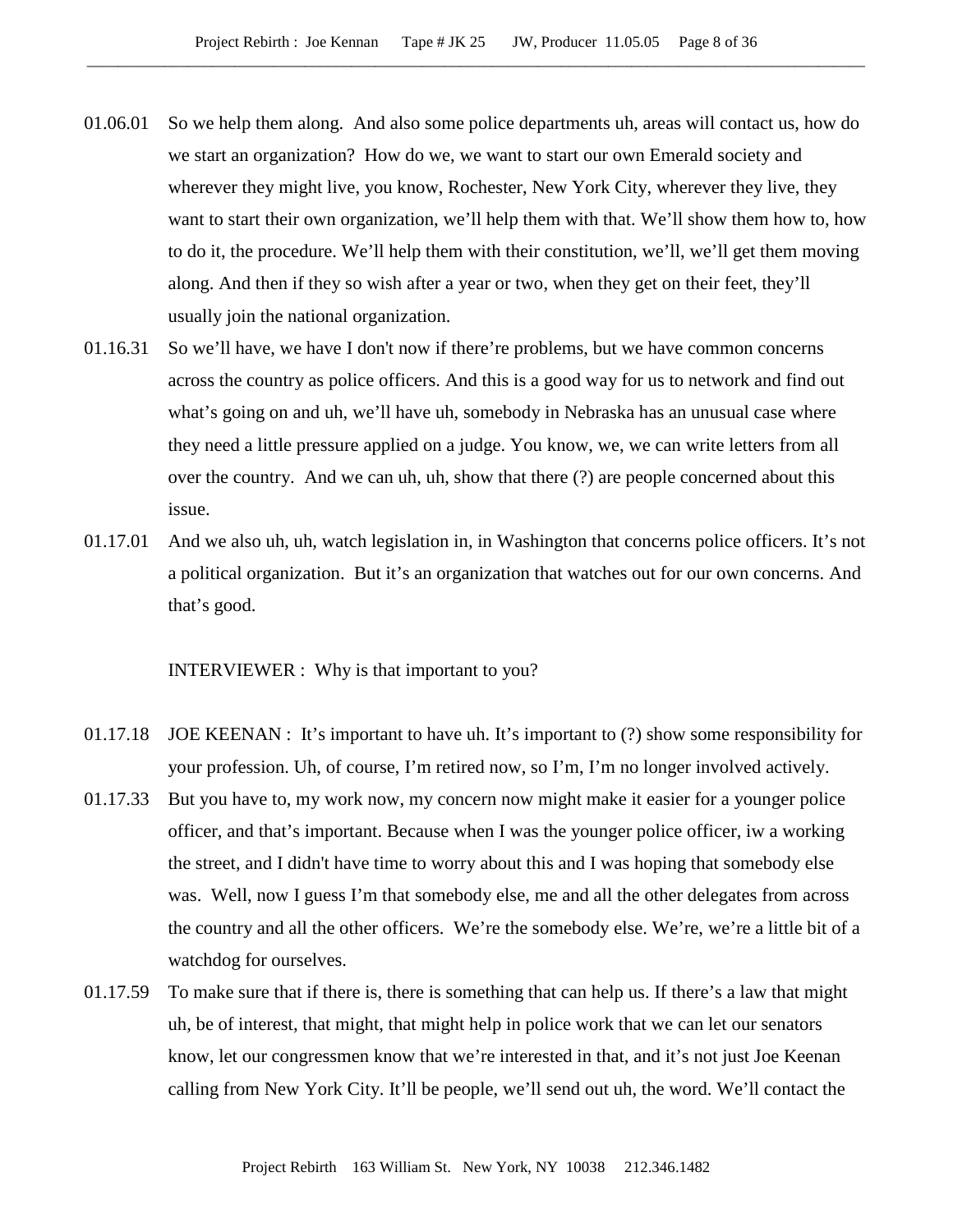other organizations and they'll start to see that people in Nebraska and people in uh, Chicago and in Milwaukee and in California are all (?) concerned about this same issue.

01.18.30 Maybe they'll listen, maybe they won't (LAUGHS). But maybe they will, maybe so. That's, that's important.

> INTERVIEWER : Remember during the first year and you were going to a ball game and having some beers? Feels like a big step?

- 01.18.51 JOE KEENAN : Oh, it is a big step. Well, that, see that's a, that's a social activity. Uh, that was a social activity with, within our local organization. Uh, the local organization also works the same way. Within, within their individual departments. Uh, but now what this is, this is an organization where I can share information with other police department members. Or ask them questions. Did you ever have this problem, how did you handle it? Uh, And, and that's good, because it's good to be able to turn to someone else who knows your situation. It doesn't matter if the fellow's a police officer in New Orleans or Miami.
- 01.19.29 If it is a police officer, he understands uh, what I'm saying. And uh, if he's been involved in a situation, that I'm uh, that I'm trying to, to correct or trying to work through. If he's been involved in that himself, he'll be able to give me an educated answer, an experienced answer. And, and that's good. Now of course, on the side, there are always social activities, you know, and uh, uh, that's what we're doing here now. Well, have, we had a meeting yesterday. And we have our main meeting today and uh, we'll uh, go on a cruise tomorrow (LAUGHS). So uh, a little bit of both.

INTERVIEWER : Putting things in your own words, about your feelings, for you right now, being a part of this.

01.20.26 JOE KEENAN : Well, it's, it's good for me personally. It, it's refocused me a little bit. Uh, after I retired, did (?) I don't know how it is to retire from another profession, but to retire from a, a law enforcement profession is a big step in your life. Because uh, law enforcement personnel that's, that's how we identify ourselves. It's not what we do, it's who we are. That's, that's our whole focus, our whole life when we're working revolves around our work.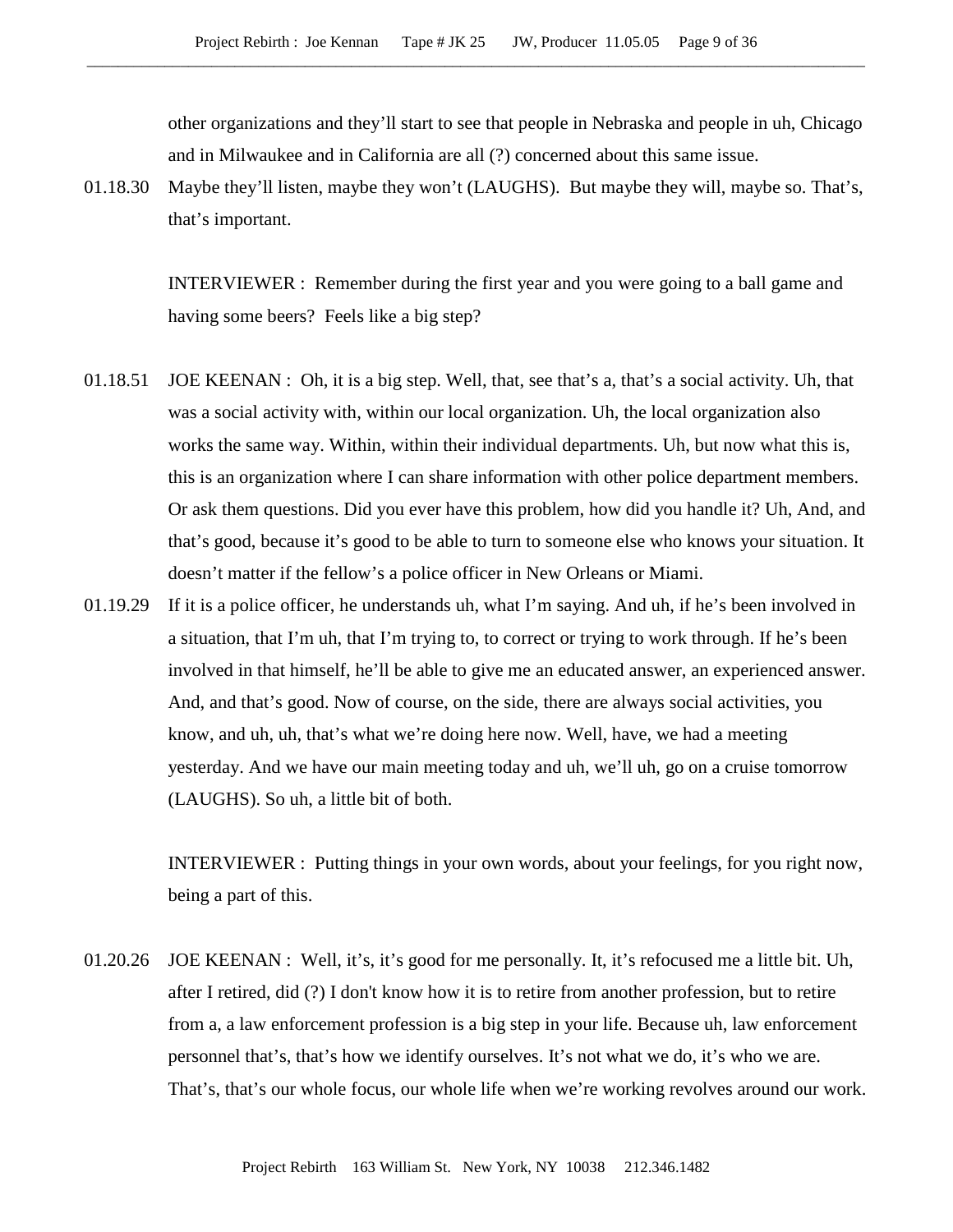Every, every hour of the rest of the day is, is mandated by what we're doing at work, what, what we ha to do.

- 01.21.02 So when we retire, we, we pretty much go from uh, if you're an active, if, if you're active one day you're going 100 miles an hour and the next day you're standing in front of a window with a cup of coffee looking at the other people go to work, and that's a big thing. You know, uh, a lot of police officers have a problem with that, and I have to admit it wasn't easy. It, it wasn't easy to retire. I was not only giving up my job, I was giving up pretty much who I was. I was, I, I no longer do that.
- 01.21.32 And I, and I never will do it again. Uh, so that's a, that's a big step. Now, being active in organizations such as this it's good because it refocuses me, it gets me back on track. Where for the first, first year of retirement I didn't uh, it wasn't bad, believe me. It, it's been fun, it's been good. Uh, but I was slipping away a little bit. Uh, I was no longer in touch with what I had done my whole life.
- 01.22.01 And this is good, because it gives me uh, it's no police work, but it, I'm still involved in an organization that is involved with police work and police officers. So that's good. Uh, I'm not doing a (?) forty hours a week, I'm not doing it uh, 20, 25 days a month. But each day it touches me a little bit. I have something I have to take care of or some correspondence I'll have to answer or, ore letters I have to send out, some work I have to do on the computer to send to somebody else.
- 01.22.31 So it gives me a, it gives me a new function. A new function within the same organization, a small one. A little one on the side. Uh, a function that may be some of the young guys in the profession don't even know exists. But it's all part of the puzzle. Uh, and it's good. It was a good move. I'm glad I did it.

INTERVIEWER : And you talked about the vice presidents' areas of coverage?

01.22.55 JOE KEENAN : Well, we cover the, I cover the uh, uh, northeast region. Now of course that's the most populous region. So geographically, my area's small, yet I cover a lot of police departments pretty much from Maine uh, through uh, uh, through (?) up to Pennsylvania. This is all uh, New England, New Jersey, New York and, and it's my responsibility to be the contact for those people when they're trying to reach out and they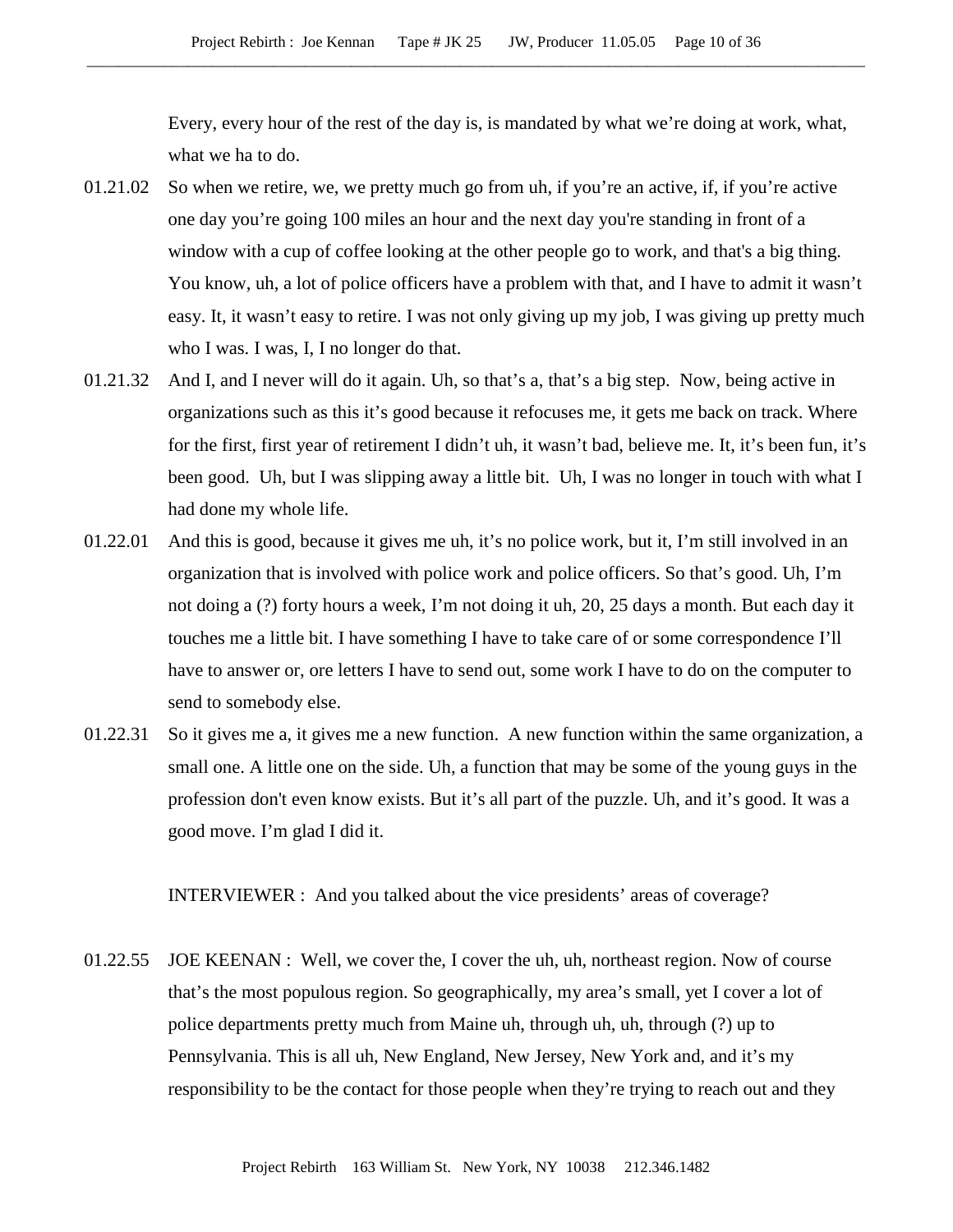have a question or they want to know what's going on. I'm, I'm the person they're supposed to call through the organization.

- 01.23.29 And uh, I'll help them, I'll answer their questions if I can, I'll get them the information that they need. And then there are two other fellows, one fellow's a, a he's president from Milwaukee, uh, he's a vice president, and he lives in Milwaukee, and he has the pretty much the western part of the country and the other fellow is from uh, Baltimore. And he'll have uh, mostly from uh, Maryland down south over towards the Mississippi. We split up the country that way, geographically, it looks like I got it way easy, because I have a smaller piece.
- 01.24.00 But uh, a good portion of our membership is from the northeast. That's where most of the people live, so it's where a good portion of our membership is.

JW : We talked about Katrina earlier and the movie I was working on which came out this fall. I was in a daze because of the film and wasn't paying attention to it. What were you doing when you were tracking Katrina and your involvement?

01.25.02 JOE KEENAN : It, it really wouldn't be fair to say I was tracking it. Uh, pretty much like you, I was, I was reading about it in the newspaper. Oh, another hurricane coming, too bad  $(\sim JW \sim)$ 

JW : Yeah, that was my reaction, too. Was kind of too bad.

- 01.25.11 JOE KEENAN : See, we don't experience that really in New York, uh, if we have uh, a what they call a hurricane, it's usually the remnants of something that's already happened uh, in (?) the eastern Atlantic or the southern Atlantic, and by the time it gets to us, it's a real heavy rainstorm.
- 01.25.30 It's, it's really not a hurricane. So we don't' really experience that. We don't uh, understand it fully and as it was coming uh, like everybody else we saw the news on TV and we read aobu tit in the paper. But uh, when I wasn't watching it on TV or reading about it in the paper, I wasn't thinking about it. It, it just didn't uh, uh, focus in. It didn't uh, uh, it didn't become a part of my daily uh, thought. Then when it hit, uh, like everybody else across the country, we were surprised. We didn't think it would have that kind of, that kind of damage.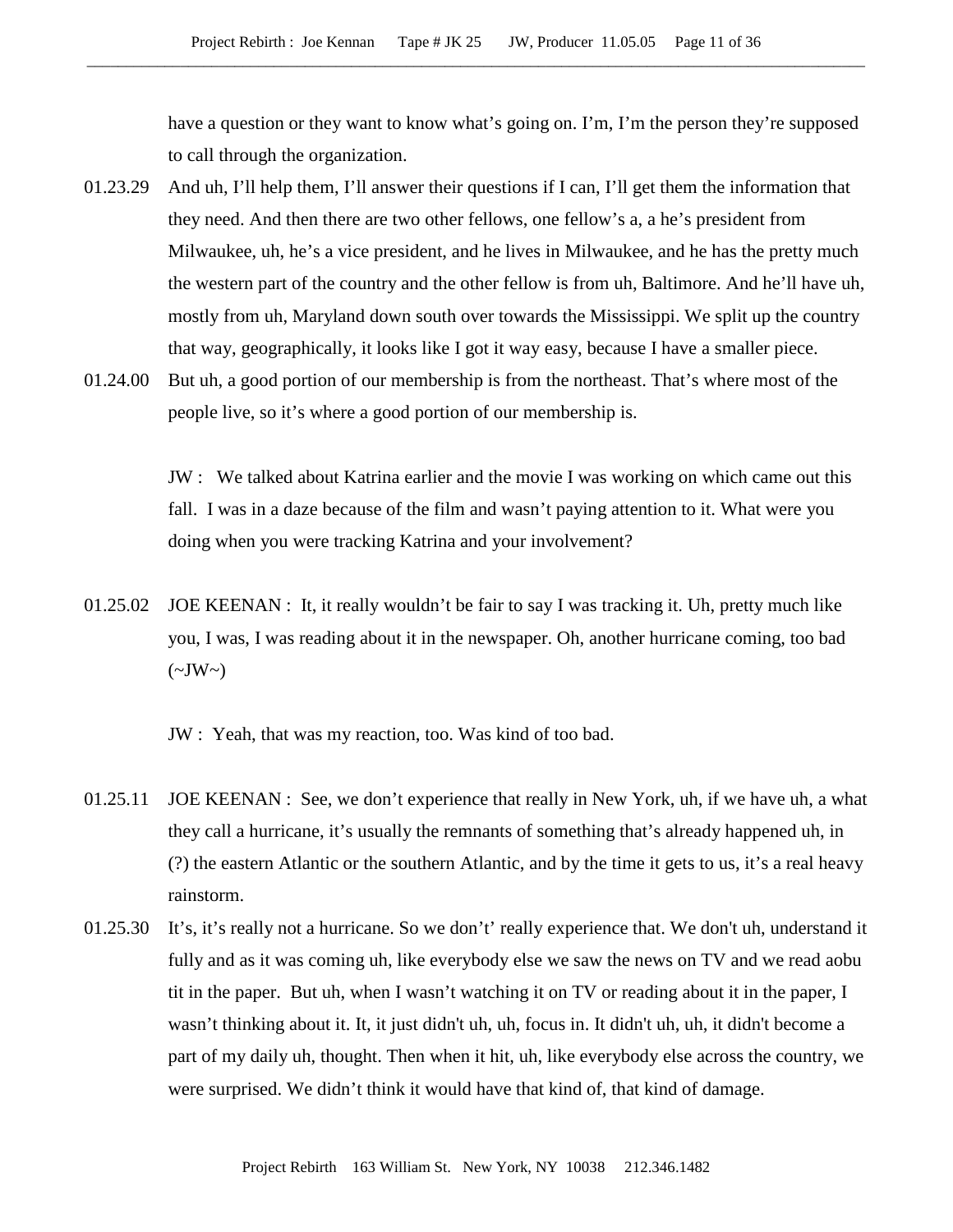- 01.26.04 Now we have a uh, one of our chapters is in New Orleans. Its' the Metropolitan Law Enforcement Organization from uh, of police officers, New Orleans and the surrounding area. And those guys got hit pretty hard. Uh, not only did they have to work to help uh, help the, the people there and (?) uh, try to maintain some sort of order, but they were also victims.
- 01.26.29 Many of them uh, most of them lost their houses. Last uh, last report I saw was in the uh, LA Times uh, wrote an article that said uh, it was talking about the police officers, and they said over 80% of the police officers in the new Orleans area lost their homes. Now it's pretty difficult to go to work all day and work 15, 18 hours trying to take care of people who have been victimized while you at the same time are that victim. So and those poor guys, they were torn.
- 01.26.59 You know, do I say home with my family? Or do I go to work and, and help the other people. And it seems, you know, it's hard for me to say because I wasn't there, but it seems to be that there was some confusion in the beginning. Uh, where they weren't sure where some of the guys were, and actually what happened was now that we're starting to learn more about it, is they were there working. Its' just they had no communications. So nobody knew where each other was. And uh, so the guys were, were pretty much down there, doing what they have to do. Uh, it's just nobody knew. Nobody uh, there was no accounting.
- 01.27.30 There was no head count. Uh, people that we knew, they, we thought they were missing, when actually they were working. So that's interesting. Then uh,  $(\sim JW)$

JW : Did you have moments where you were contacting people?

- 01.27.48 JOE KEENAN : Well, what  $(\sim JW)$  one of our, one of our friends there has a brother. He has two brothers who are police officers also, and I, I really don't know them. I've met them but (?) I really don't know them.
- 01.27.59 Would be unfair to say that they're friends of mine, that I know them. But one of them had reached out uh, to us and he says has anybody heard from my brother? Uh, I don't know where he is. And uh, that was interesting. You know, that, that he was reaching out to other people around the country uh, through the emails uh, does, has anybody heard form, from my brother, we don't know where he is. We haven't. and in the meantime he was wondering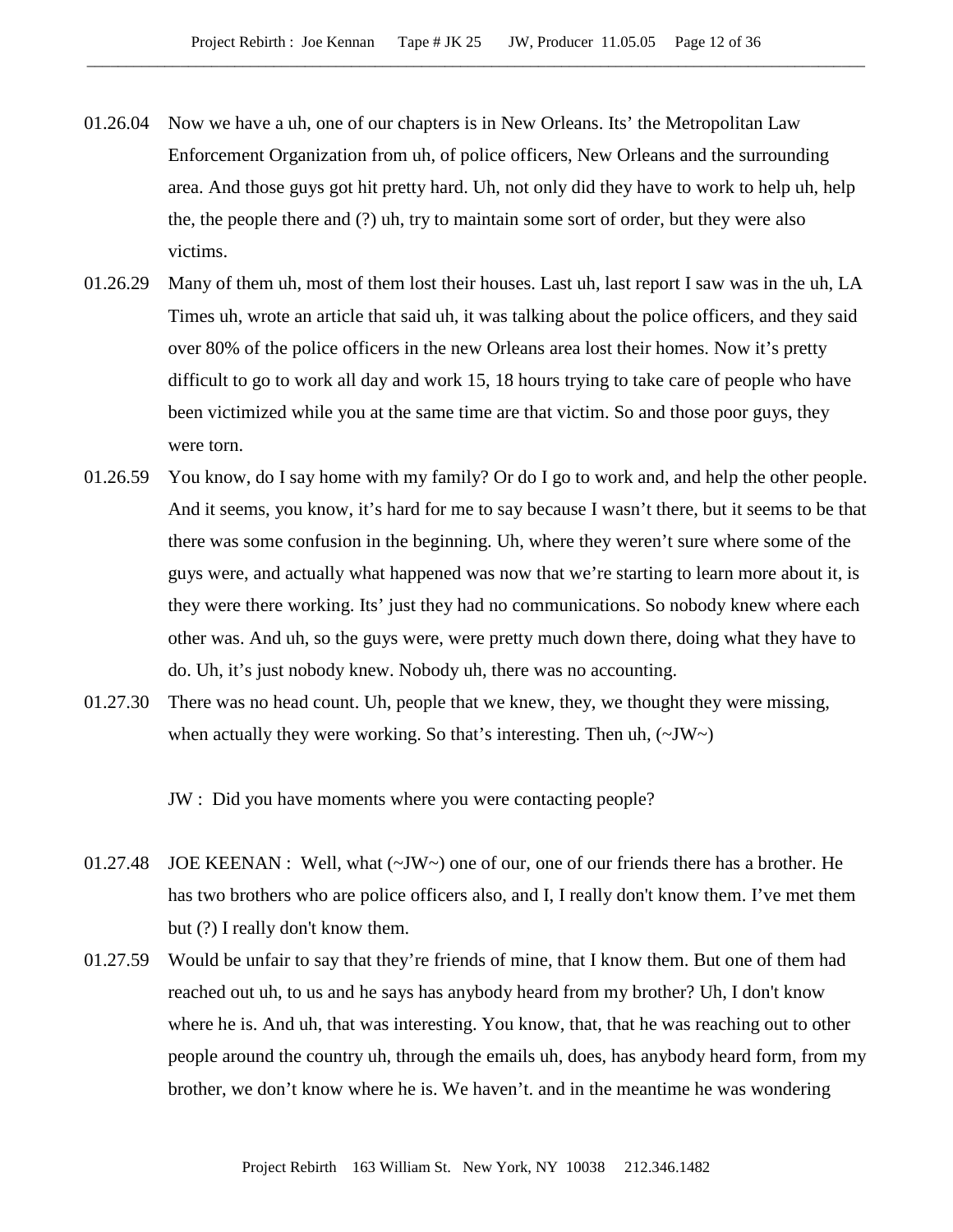where his brother was. And he was, he was working. Fortunately, as it turns out they were both fine. They were just in, in actually it was a little odd because they were, from what I understand they were within the same district.

- 01.28.33 It was just probably a half a mile uh, uh, in area and they were both in the same place. They just didn't know it. And they uh, and eventually as things started to calm down down there and as communication got a little better uh, we found where everybody was. Now what happened after that was uh, one of the fellows from the, from the national said, gee, we have to try to help these guys.
- 01.29.00 We have to, we have to do something. So they wanted to start a uh, a fund raiser uh, through our organizations nationally to see if we could help these guys. Now, it would be pretentious to think that we could correct their problem. We can't, we can't, you know, we're just, we're not that kind of organization. We're not the Red Cross. We're not the Salvation Army. We're just a group of police officers from around the country. But what we try to do and, and is to reach out to them, to see if uh, they have immediate concerns that we can help them with.
- 01.29.31 You know, uh, uh, something as uh, as simple at the time of you know, do you guys need clothes? You know, do, does your family need food? What, what can we do to help? So we started a, a fund within our organization and since our Emerald Society is the oldest, our police emerald society in New York is the oldest, they reached out to us, would you guys administer the fund for us? So we've been, we've been administering the fund for the national organization.

JW : Were these guys who reached out were the ones in your organization?

- 01.30.07 JOE KEENAN : No, no, no, the people from New Orleans didn't reach out to us at all. Uh, in fact, we, we pretty much started this without knowing where they were. Uh, this whole uh, uh, steamrolled within a couple of days. Uh, and it was uh, one of the guys from uh, Milwaukee, one of the fellows from Omaha uh, everybody was talking back and forth, and we said, you know, we have to do something, what can we do?
- 01.30.30 And this is what we, you know, we decided to do. So the president of the organization asked us if we could administer the fund, because we're the largest organization. we're, we're pretty much this, the most advanced organization within the group uh, just, just from the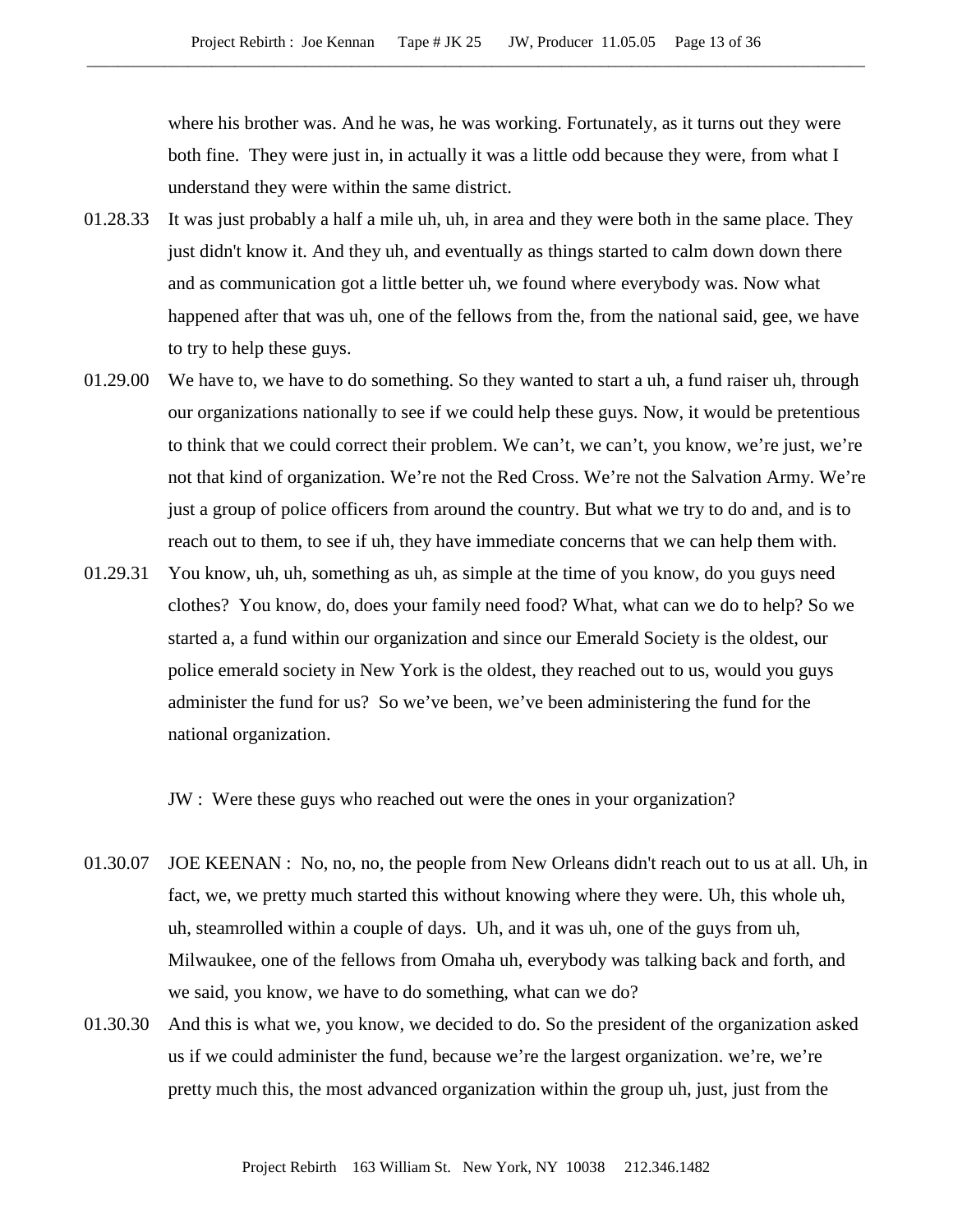mere fact that we're an older organization and larger. So we said we went to our friends in uh, in a local bank, (?) Immigrants Savings bank and we said we'd like to set up a fund, can you help us? So they set up a special account for us, and uh, the local organizations around the country have been doing fundraisers and sending them to us.

01.31.04 And we've been administering it through the uh, through that fund in uh, we, we calling it the Katrina Fund for lack of a better, better name. we, we didn't put the bank account in that name (LAUGHS) You know, we made it a disaster relief fund for official purposes. So that's what we, a small, small thing that we're trying to do to help. Uh, again, it, it would be foolish for us to think we could rebuild their houses. We can't. but it just shows uh, guys that somebody else is there. You know? If you, if you need something, give us a call, we'll see what we can do to help you. And it's good to know that.

JW : What does that mean to you?

01.31.40 JOE KEENAN : Well, it, again it, it gave me uh, it, it gave me something to touch, something to actually do, each day now I'm doing something in relation to this fund, whether it's writing letters or, or opening envelopes or going to the bank, whatever it is. Uh, it's, it's involved me a little bit more in the, in the police fraternity to uh, to help others. So, that's, that's good. That's good.

JW : Remind you of 9-11 at all?

01.32.11 JOE KEENAN : Yes, and no. Uh, uh, a victim is a victim, no matter how he becomes a victim. And to that individual, the tragedy is all-consuming. But it was different. Uh, there's a, there's a difference between uh, uh, I would (?) you know, now maybe I'm wrong because I'm, it sounds like I'm speaking for the people in  $(\sim JW)$  so I'll speak for myself, I'm not (LAUGHS) speaking for the, for the people who experienced this. (~JW~)

JW : And that's part of the interview process.

## (OFF CAMERA REMARKS)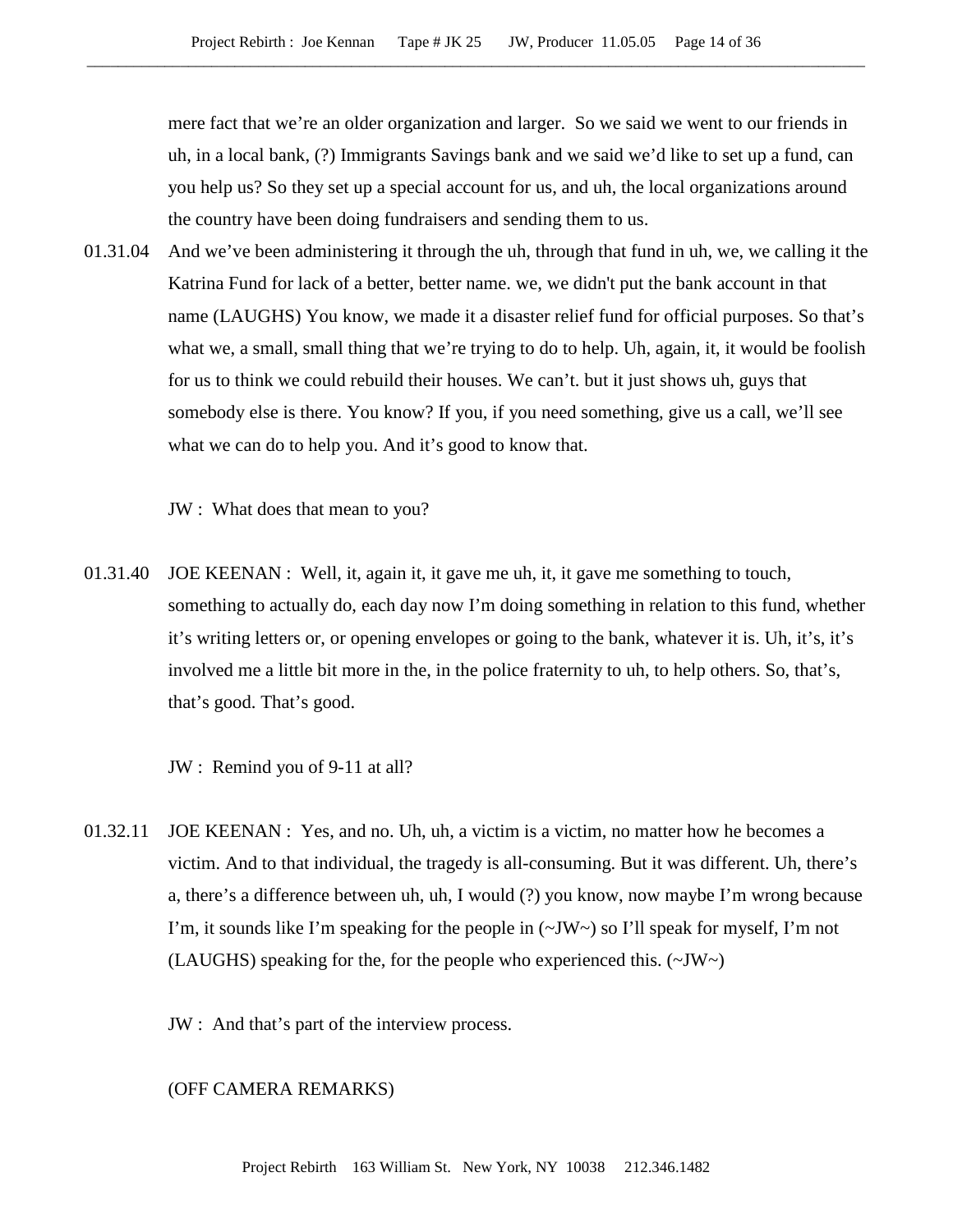- 01.32.53 JOE KEENAN : Well, there is, because there was, people need help. And, and as I said, that tragedy to the individual is all-consuming. His life is completely altered forever. Uh, when he gets back up on his feet and continues on and five years from now when this is history, his life has changed. Because of that. And that did happen at 9-11. But I don't know and this is just my feeling, I don't know if they can (?) if they're experiencing the same anger that we experienced. Because in the midst of our tragedy, that was forced upon us, just as this was uh, to the people down south.
- 01.33.31 We had an anger. Uh, you know, we had a, gee how could you do this to us? Now with a, with a natural disaster, even though at times that disaster can be worse uh, a hurricane or an earthquake uh, people uh, might view it differently. Uh, 'cos they tried to fight against it, they tried to protect their property, whatever. We were completely caught by surprise. We were uh, angered and bittered, and, and that went on for awhile.
- 01.34.00 So I don't know if they're experiencing that. Uh, they I'm sure they have anger and concern about losing uh, losing all their possessions but it's just not, I think, I, I don't know if it's the same. I don't know if they're (?). The uh, the level of their concern I'm sure is 100%, just like ours was 100%. But it's in a different area, I think.

JW : Talk to any of them?

- 01.34.25 JOE KEENAN : Uh, I spoke to two of them. You know, and it's hard to uh, to get a hold of them because they're, they're, they're busy. But I have spoke with two of them, and uh, (?) you know, gee, how you doing? You know, well, it's tough, you know, it's uh, it was bad. You know, it, it's bad and (?) can you imagine walking around where you live and nothing's there anymore? Everything's gone. And, you know, water up to your waist, and not only is everything that you owned gone, but everything you knew as a kid or everything you grew up with is altered and changed. That's got to be terrible.
- 01.35.02 It's a, it's a whole different feeling than we had uh, at 9-11 because ours was sort of like a punch. And we got a punch and we, we fell down and we got back up and we said, oh, yeah, try to punch us again. And uh, but down there, it's different because it's just, it's going on for them, and it's going on, and now they have to, the water has to uh, go back and they have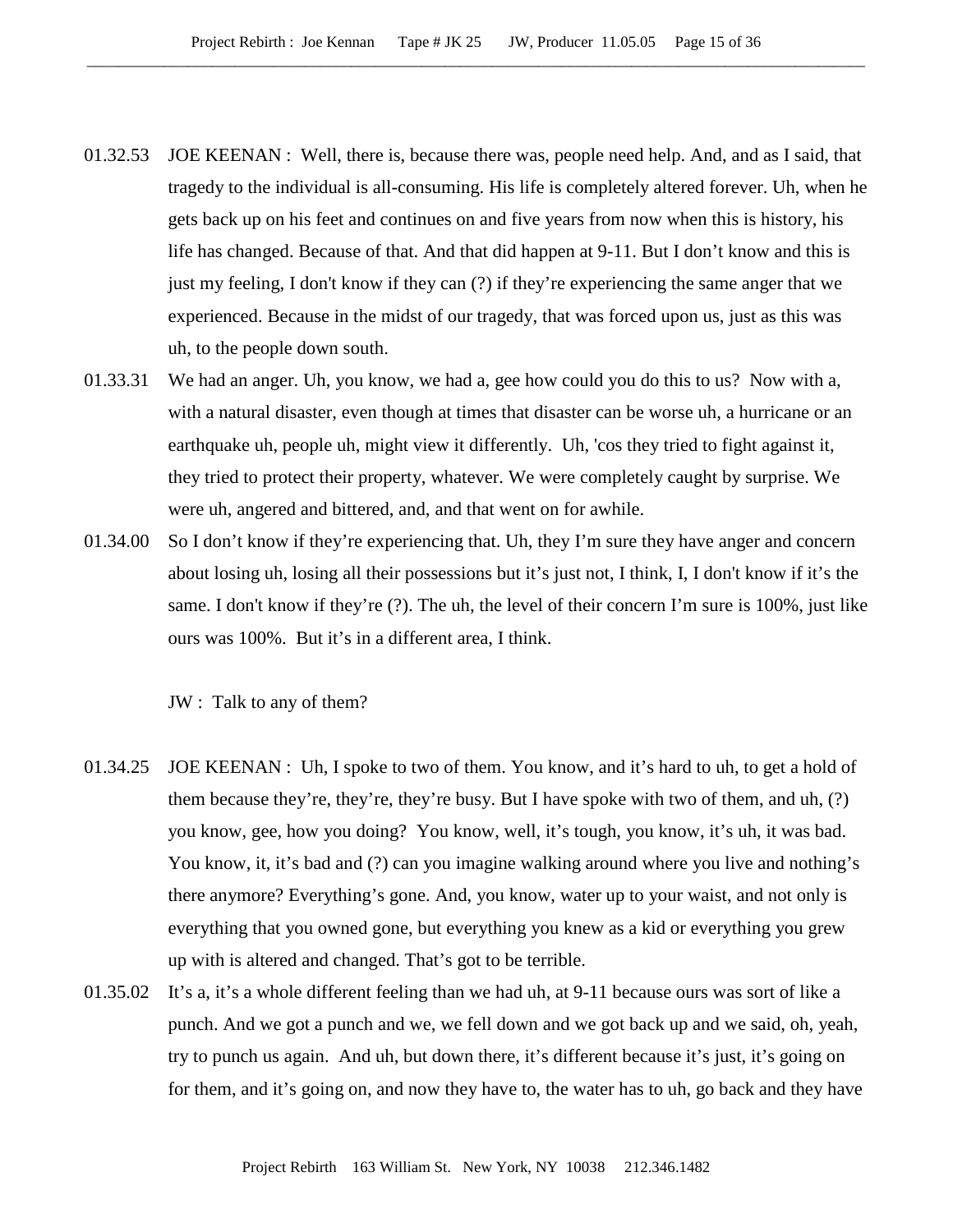to rebuild. And there's a danger it might happen again. Uh, so that's uh, it's a tough feeling for them.

01.35.33 I'm sure uh, it's as terrible as ours was, but I think it just might be a different terrible. I don't know if that makes sense, but it uh, it's a, I think it's a different feeling. It's a left arm and a right arm (LAUGHS).

> JW : You had this feeling of we're the New York police and we're tough, but we had people around the country come to support. Was this a way to give back?

- 01.36.17 JOE KEENAN : Yes. But (?) of course, not as great because I wasn't able to go there. But uh, New York City sent people there. Sent uh, police officers and firefighters and uh, uh, Con-Ed workers.
- 01.36.29 Yeah, think of that. People lost all their electricity down there and they had, they sent convoys of uh, trucks and uh, emergency vehicles and police officers and police vehicles and hundreds of guys went down there. The department sent them down, so that was good. Uh, and, and from around the other parts of the country, too. But I think we felt a responsibility to do it. Everybody did it, everybody who could help, did. But maybe if only one person helped, I think it had to be us. Uh.

JW : What about that?

- 01.37.00 JOE KEENAN : Because we have to uh, uh, it gave us the opportunity uh, to show appreciation for everybody who helped us. Everybody helped us. We had, we had police officers from Indian reservations in Montana come to New York to help. People we didn't' know existed uh, riding in patrol cars. Uh, with, with the New York city police officers, splitting up so that we could extend our manpower.
- 01.37.32 And that was good. To know that we could turn around and, and uh, have somebody sitting next to us that spoke the same language who understood. And we have to show that. You know, we, you have, there's times where you have to buckle up and, and do what you have to do. And I think this is one of those times, and I, I was, I was glad the department did that.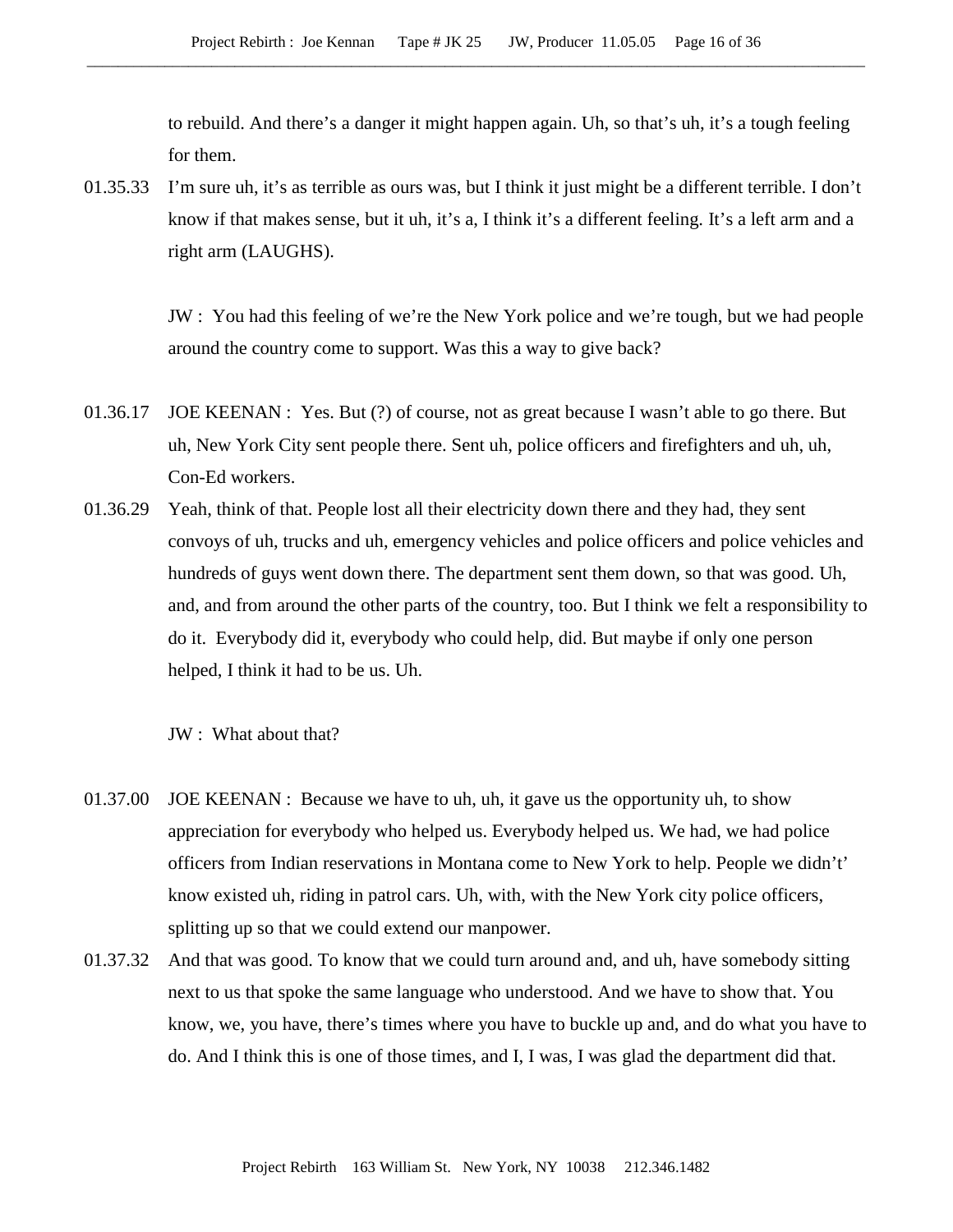Again, I'm not involved in it any longer, so I have no say in the matter. But it made me feel good to see that uh, the city and the department didn't even hesitate.

01.37.57 They immediately formed (?) within a day, they were taking names from all the precincts around the, around the city of police officers who were volunteering to go. And uh, from what I understand of, of a pool of something like 10,000 officers who were able to go, they got about 8,000 volunteers. And that was good. That, that uh, that shows that the guys were concerned and they wanted to help.

JW : Could you have volunteered?

- 01.38.20 JOE KEENAN : I couldn't have volunteered as a police officer, no. I would have had to just go down as Joe Blow, you know, and if I got there, I'd probably have to have worked with the Red (?) I don't know what I could have done down there. But uh, my function was up here with the, with the organization, to run the fund. I don't think individuals were uh, uh, I'm not going to say welcome, but needed. Because you have to know what you're doing. And I have to go down there and uh, and be organized and have a uh, and, and uh, have a structure. Uh, sometimes when uh, individuals come, they mean well, but they get in the way.
- 01.38.59 You know, that happened  $(\sim JW \sim)$  yeah, I saw that quite a bit here (LAUGHS). you know, there would be times where we would just have people uh, all right, walk to the door, take the next person and walk them in. (LAUGHS) Just to give them something to do, and they felt like they were being helpful, but you know, sometimes people get in the way. You have to uh, you need all the help you can get, but the help has to be the right type of help. So. Uh, the guys who went, they, they were the people who should go. They were the qualified people. They sent the EMT's from the department. Uh, the department has police officers who were you know, medically qualified, they sent them.
- 01.39.34 They sent rescue personnel. Uh, they sent people who could uh, uh, who were trained in recovery, they sent them. And then they sent regular patrol officers also to help patrol the streets. So that was good. You know?

JW : Do you miss being a cop?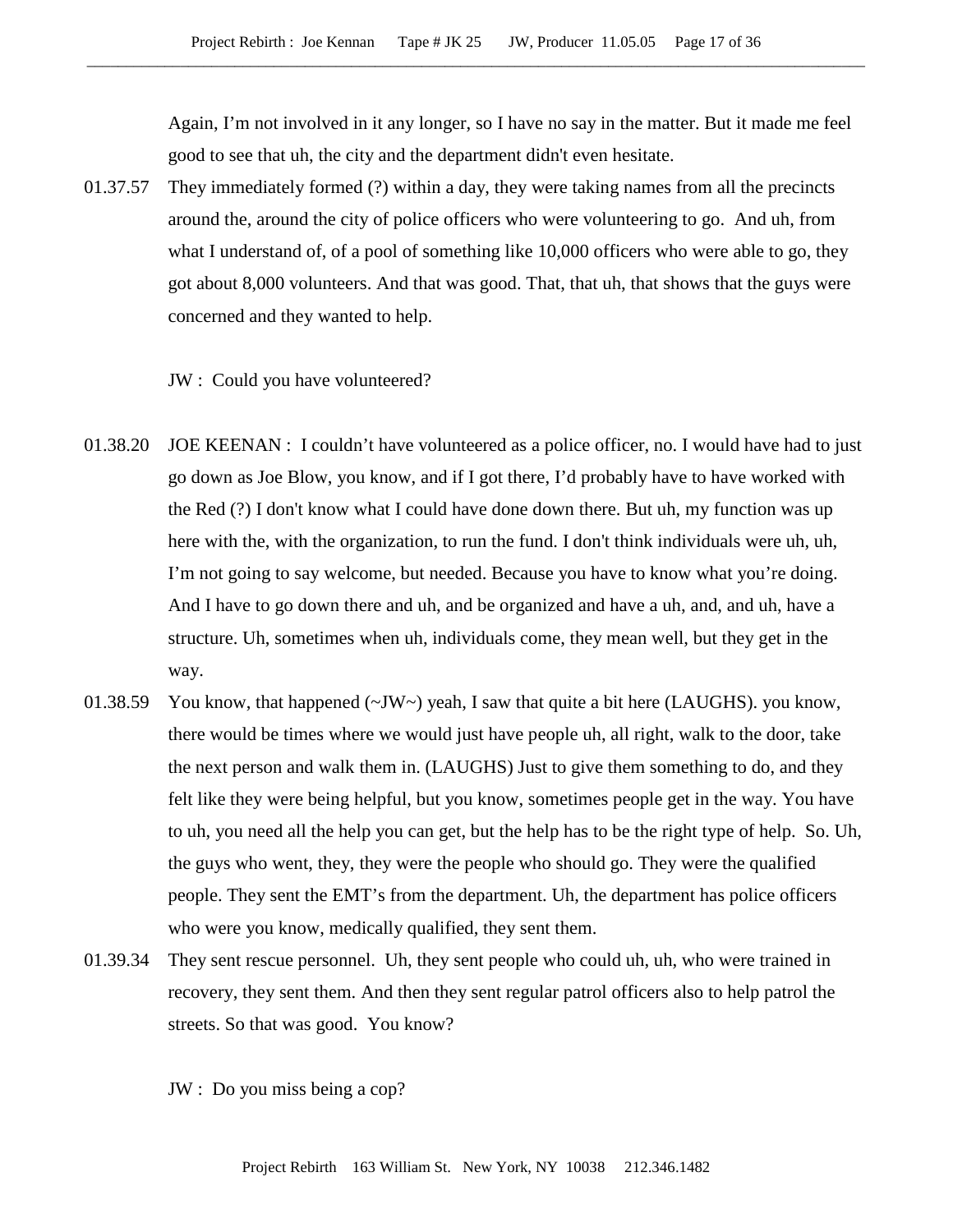01.39.48 JOE KEENAN : Sure. Sure. You know, yeah. I uh, I don't miss getting home late. Uh, I don't miss uh, working long hours. But uh, if I, if I had the opportunity to do it again, would I? Sure. Sure, I would do it all over again.

#### (OFF CAMERA REMARKS)

JW : Sorry to use the word cop.

01.40.20 JOE KEENAN : It's ok (LAUGHS). It's, it's a word that's worked its way into the vernacular, it's  $(\sim JW \sim)$  ok. It doesn't mean what it used to mean.  $(\sim JW \sim)$  if you said that in the '50s, you'd get a crack in the head. But  $(\sim JW \sim)$  yeah. But it doesn't uh, it doesn't uh, affect that way any (?) longer.

> JW : What feelings or stories do you have regarding the Katrina situation? Were you feeling good to help?

JOE KEENAN : Well, you have to  $(\sim JW \sim)$  you have to keep it in perspective  $(\sim JW \sim)$ 

#### (SIMULTANEOUS CONVERSATION)

- 01.40.56 JOE KEENAN : What was I really doing? (~JW~) I was sitting at a computer, sending out information to other guys or uh, going to the bank to uh, open an account there. In my small way, I did what I was supposed to do at that moment. But I didn't really uh, uh, I, I didn't really help the overall effort. Again, little piece of the puzzle. As long as all the little pieces of the puzzle are put together, a puzzle's made at the end. and if a little piece is missing, you're not finished. So everybody has to have their little, if I, if my one half of a percent of work fit into the whole total program, then that was good, then I did what I was supposed to do.
- 01.41.32 And that's good. You know, you have to, one thing you learn as a police officer as a cop (LAUGHS) is to uh, you know, you have to do what you're supposed to do at that time. You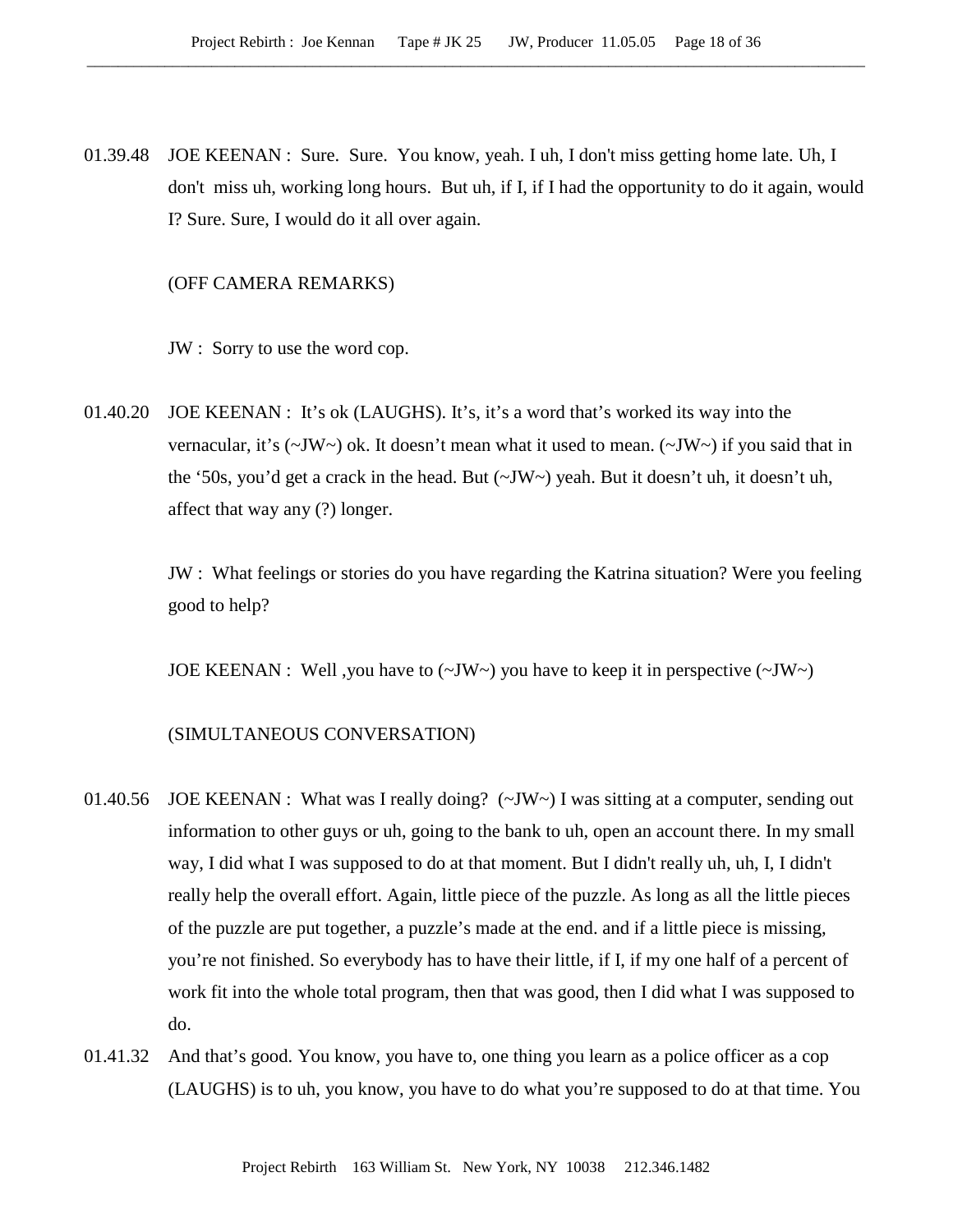know, you can't, can't be too much concerned about what you're gonna do tomorrow. Or what somebody else is doing. You have to do, you have to handle what's confronting you at that moment. And as long as you do that, then you're doing your job. You're doing what you're supposed to do. And that's important. And (?) that's good, a little good advice (LAUGHS). Because it uh, I, I'm sure it would work everywhere.

01.42.02 If everybody just did what they were supposed to do at that moment, I think things would be a lot easier. But uh, that's the way we're trained to work. We're task-oriented. Task in front of you, accomplish that task, move on to the next one.

## (OFF CAMERA REMARKS)

JW : You described the 9-11 experience as a flicker between human and officer. When you talk about the storm victims, is this true? Is there also a similarity there?

JOE KEENAN : I guess there is, I, I didn't think of it that way. But uh, but I'm sure it now that you mention it, exactly. Sure  $(\sim JW \sim)$ 

JW : Did you have conversations with anybody where they described that?

- 01.43.06 JOE KEENAN : Not really, not yet. Uh, maybe tonight (LAUGHS). When I see them again tonight after the meeting is over and, and uh, we've relaxed a little and uh, after our meeting today we'll be uh, a little freer to, to be in a group and exchange. But I just haven't really uh, seen them yet. So I haven't discussed that with them yet. And you know, sometimes you're a little careful what you ask.
- 01.43.31 You know, you don't want to uh, sometimes more can be more information can be an exchanged in a nod and a hug than asking 100 questions. When I, when I saw them last night for the first time and I greeted them, and uh, I knew how he felt. I knew how the two guys who, who are here now that were in new Orleans when this happened, I knew how they felt. And uh, I think they understood that I did. And that's good.
- 01.43.59 That's the way friends have to exchange feelings or (?) information. Cops aren't the easiest guys to uh, exchange feelings with. You know, we always have this little shell of, we, we're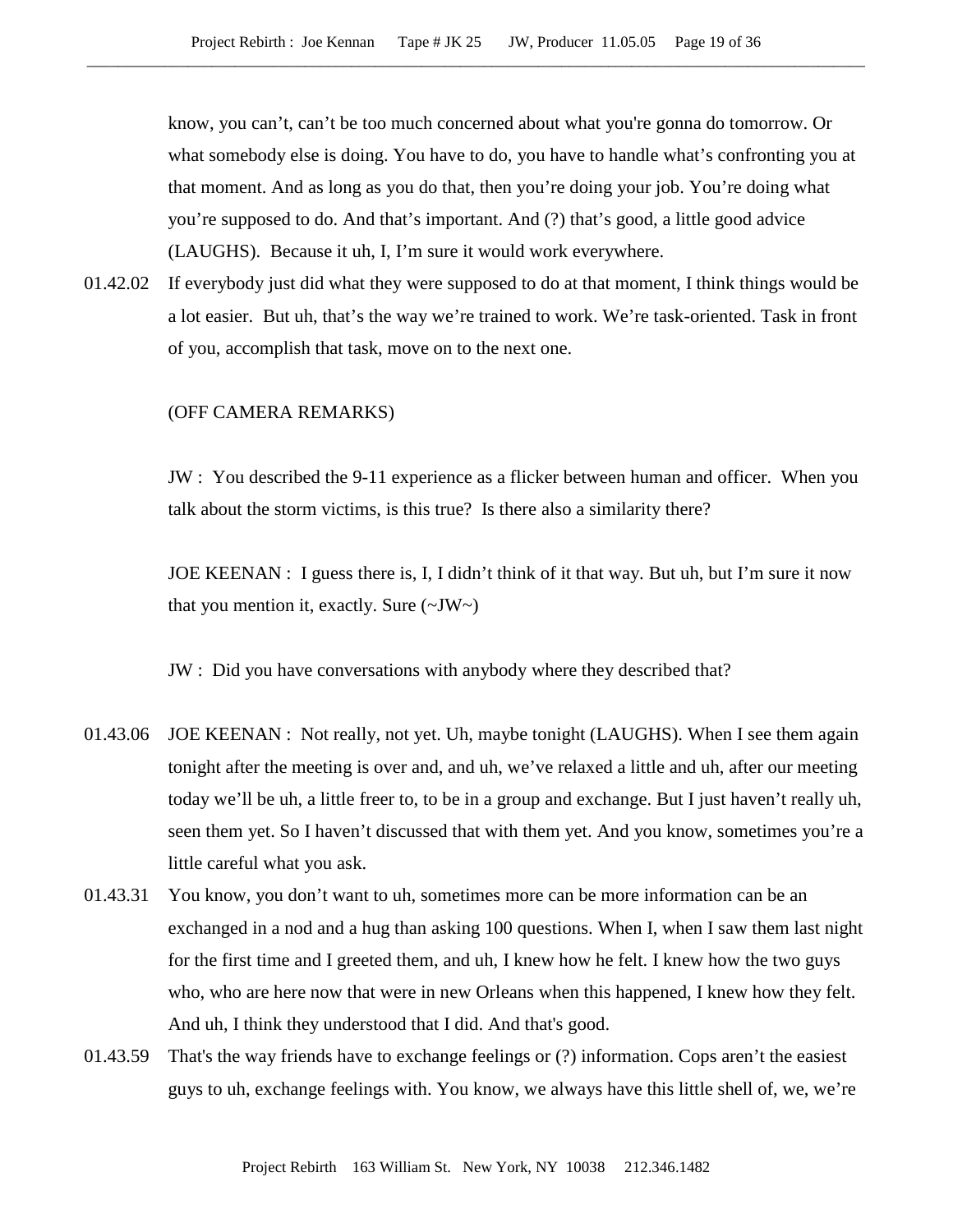like an M&M. We always have this little shell surrounding us, and we try to deflect what uh, what might be coming in. And we'll do that with everybody except ourselves. And uh, we'll have a better relationship with another, another police officer than we might with a lifelong friend. so we can, (?) when you, when you're a kid and the father gave you the look.

01.44.34 And you knew (LAUGHS)  $(\sim JW \sim)$  so uh, we can do that with each other. Just by uh, a few words or, or a nod or a, or a certain expression, we'll understand what (?) each other's thinking.

JW : That makes sense. So today is a first time?

JOE KEENAN : It's actually the first time I'll be, I'll be seeing them.

JW : Interesting. And are you gonna present a check?

- 01.45.03 JOE KEENAN : We'll, we'll present a check today uh, I think uh, uh, gonna let the, the president decide that. We're gonna continue the fund at least until May, when we have our next meeting. Because a lot of the organizations are still uh, planning how they're going to raise money and (?) send it on to them, send it on to us. But we'll present a check today. Uh, and then we'll, we'll continue from there.
- 01.45.27 (?) we're gonna uh, give it to uh, the president of their organization and he'll uh, he'll handle it how he, you know, how he sees fit, whoever needs whatever small thing they can, we can do for them. And uh, this is just the beginning. Uh, uh, you start something like this, and it steamrolls, but it takes a little while to happen, because by the time we get all the information out to everybody and by the time they call back and ask their questions and how are we gonna do this, and uh, uh, what are you doing and oh, that's a good idea, maybe we'll do that.
- 01.46.01 So it takes a little while for it to get rolling. But once it gets rolling, and we're at that stage right now. We're just starting to get rolling. And uh, we planned it as not an immediate thing, but as a uh, a long-range thing. To us long range is 'til next May. And uh, that's (?) the way we're uh, hoping to work it right now. But we'll make a little, since we're having our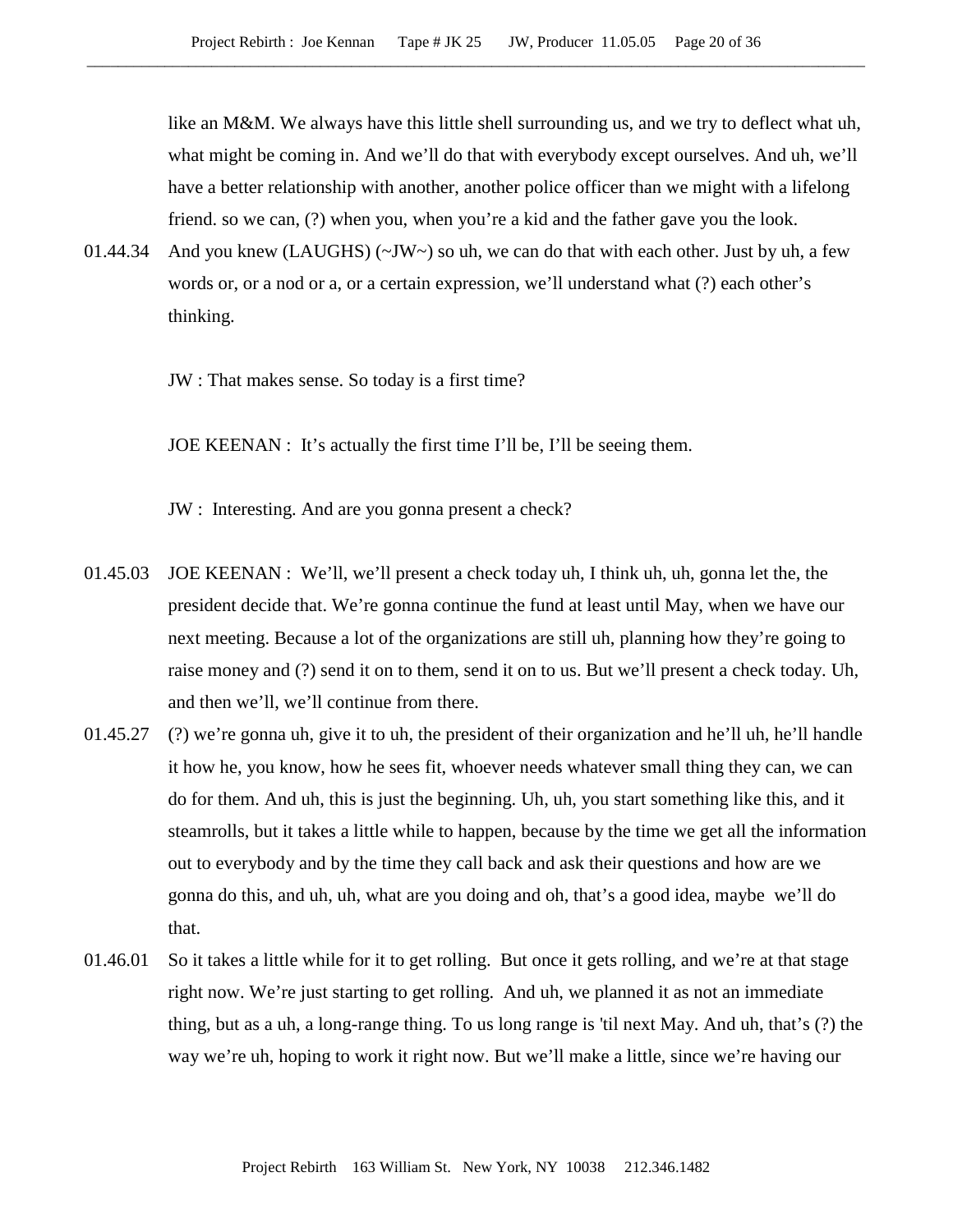meeting now, since we're having our uh, our, our annual and all the representatives will be there, we'll, we'll do uh, you know, the, the meeting thing.

01.46.33 We'll make it a token (LAUGHS) presentation. You know, we'll, we'll make a ceremony of it. But uh, yeah. We'll, we'll probably do that today.

JW : You're patient?

- 01.46.41 JOE KEENAN : Yeah, yeah, yeah. I'm uh, I think that's good. Uh, you know, just uh, try to take everything in before I react. And uh, it, what's going to happen is as long as everybody does what they're supposed to do, what's going to happen will, will happen. We'll get it all done. Uh, if you jump too quickly, I've learned that a long time ago.
- 01.47.01 Sometimes you jump too quickly and you believe you're right at that moment and you always aren't. And uh, got to be careful. You just got to lay back and not everybody's like that. I'm like that. I don't know where it comes from. But that's just the way I am.

#### (OFF CAMERA REMARKS)

## 01.47.25 END OF TAPE # JK 25

02.00.30 PICTURE UP

#### (OFF CAMERA REMARKS)

JW : Any struggles for you this year, anything that you thought sucked?

02.01.31 JOE KEENAN : I don't think so. I think we had an up year. You know, uh, uh, of course, you know, the Katrina thing w worked with wasn't pleasant, but uh, uh, not being directly involved uh, you know, personal downs, no, no. I think we had a, I think we had a good year. As I mentioned before, you know, the baby just really focused the year. She was born in May and of course the anticipation of that before you know, leading up to it and wondering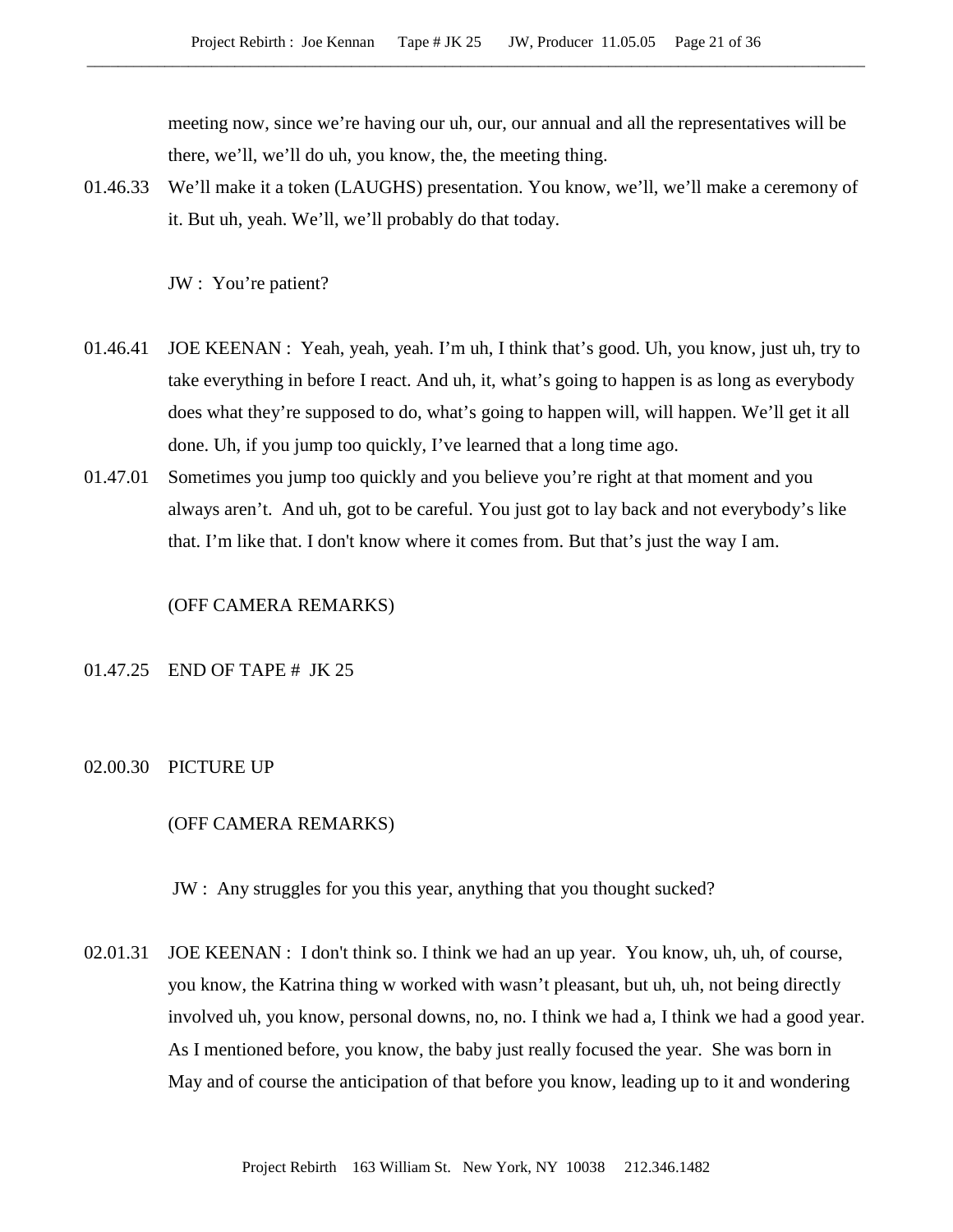what was gonna happen and, and once it, once the baby is born, you forget everything else, and I think we had a good year. Uh, yeah, it was a plus (LAUGHS). The year was a plus.

JW : What about over the last four years, and retirement? Do you think there's an emotional throughline?

02.02.26 JOE KEENAN : Well, when we started of course we were at a complete lull. We're (?) real negative point when we started. And then uh, uh, leveled off I guess with retirement and an ambiguous area, not sure what was going to happen. Maybe now we're on a little upswing. So that's good. Uh, in our household, we're (LAUGHS) on a upswing, so that's good.

> JW : What about the memorabilia in your basement room? Does the date of 9-11 come up at all much?

- 02.03.13 JOE KEENAN : Nine-eleven now is uh, it's sort of a cultural thing now. It's a uh, it's something that's ingrained in me. And I'll things will happen that will spark a memory. Uh, but it's nothing like it used to be.
- 02.03.33 Uh, now when I think about it, (?) you know, what we did, and uh, that was bad. But I don't think it gets the emotional pull out of me that it used to. Uh, you know, time moves on. I guess (?) It's uh, everybody says it, but it is true. Uh, it is true. Time does move on and I'm no longer connected to that project.
- 02.04..00 Uh, I still have friends, once in awhile something will trigger it, what I'm not exactly sure. But you know, a thought will trigger it or especially around 9-11 when uh, people I worked with at that time will contact me and say you know, just thinking of you and yeah, I was thinking of you, too. You know ,and that's the end of it, you know, and then we uh,  $(\sim JW \sim)$ like the father look, right. I know exactly what they meant. And uh, it's all we have to do.
- 02.04.28 Uh, and that triggers the emotion within you, but the emotion is within me, I don't let it uh, you said I was patient. I'm also not very emotional. It's a little bit of a family joke. But it's hard for, it's hard for the rest of family to read me, because I pretty much look the same all the time. But it's you know, that's just the, just the nature of the beast. That's the way I am. And uh, if I have a moment and I think about it, maybe I'll just go off on my own and take a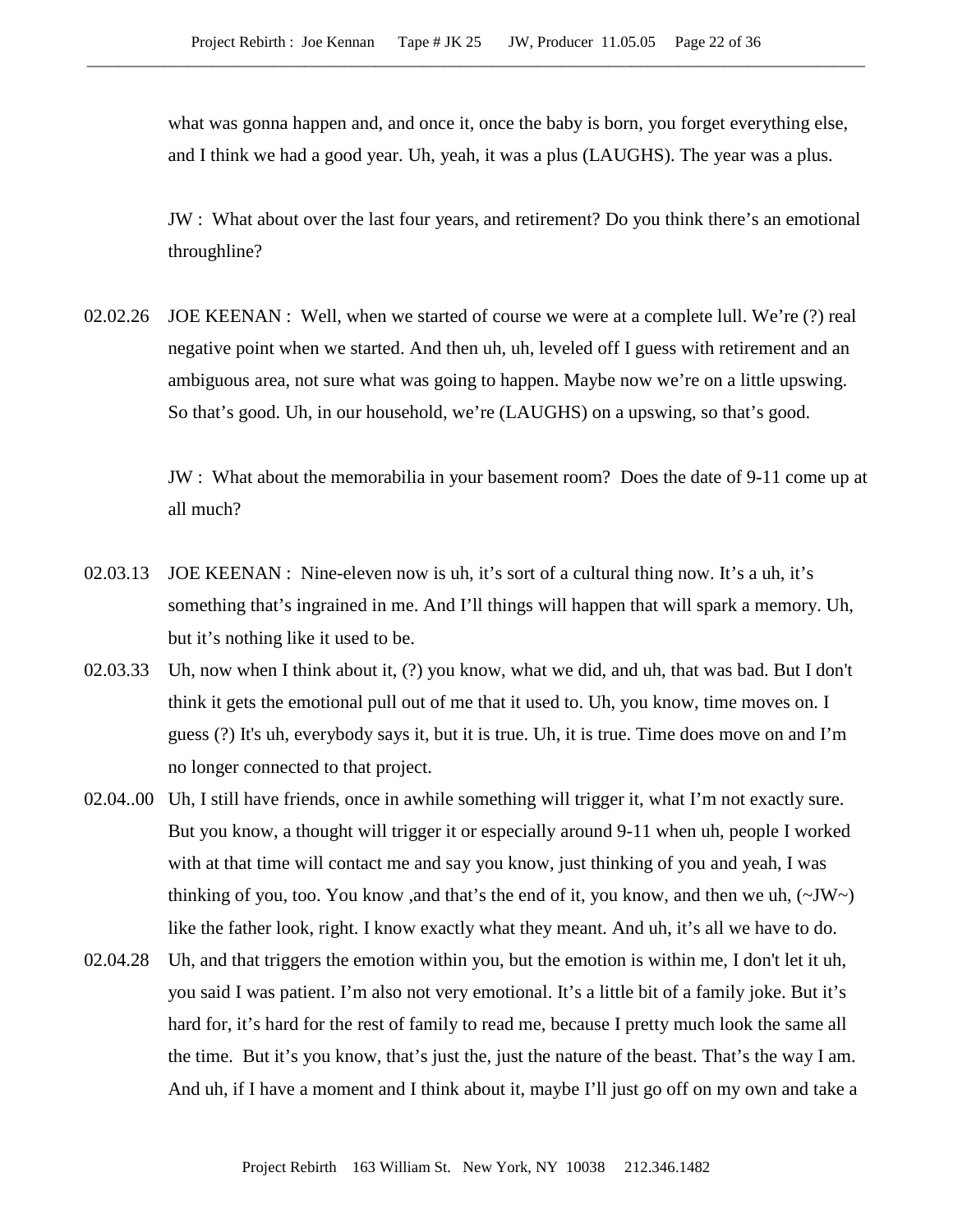walk with the baby (LAUGHS) or go in the backyard, and just uh, think about her for a little while and then come back in and get on with whatever we were doing.

JW : Is that a function of being Joe Keenan or a cop?

- 02.05.10 JOE KEENAN : No, I think that's me. I think that's Joe Keenan. Uh, I know other people who have been permanently affected by it and I don't know if that's good or not. Uh, I don't think it is good. Uh, you have to regroup. (?) if you make a mistake in life, you have to regroup from that and, and try to correct it.
- 02.05.31 Something happens to you in life, it'll always be there. It'll never leave. It'll always be the scar. But you have to, I think you have to move on. If you don't move on, you're just gonna live in that moment, and, and you're gonna be miserable and you're never gonna progress. And that's not good.

JW : Losing my mother gave me the impetus to do this project, no matter what the outcome. I was also interested in these ten people because I'm curious about how we all handle healing. How we choose to heal or don't. You are a very emotional person.

- 02.07.36 JOE KEENAN : I personally was lucky, because I had the chance to escape when I came back home, because fortunately you know, thank God we didn't lose anybody in our family, and uh, we lost friends, but we didn't lose any family members. So uh, I was lucky in that sense, that uh, no matter what I did during the day at work, no mater how distasteful it was, or how much I didn't want to do it and had to work my way through it, I did get to leave it, and come home for a short time before I went back again.
- 02.08.06 So I was lucky in that way. I,I could divorce myself, each day I tried to divorce myself for a few hours. Uh, it didn't always work, of course it's always there. You're always thinking about oh, gee, I have to, you know, I got to get to bed quick because I have to get up. I got to get back. You know, a police officer, when something's going on, the only place he can be is there. He has to be there.
- 02.08.26 It's just you know, uh, if you're, if you're in (?) a precinct working and you hear something on the radio three precincts away, your only thought is gee, I wish I could be there. I have to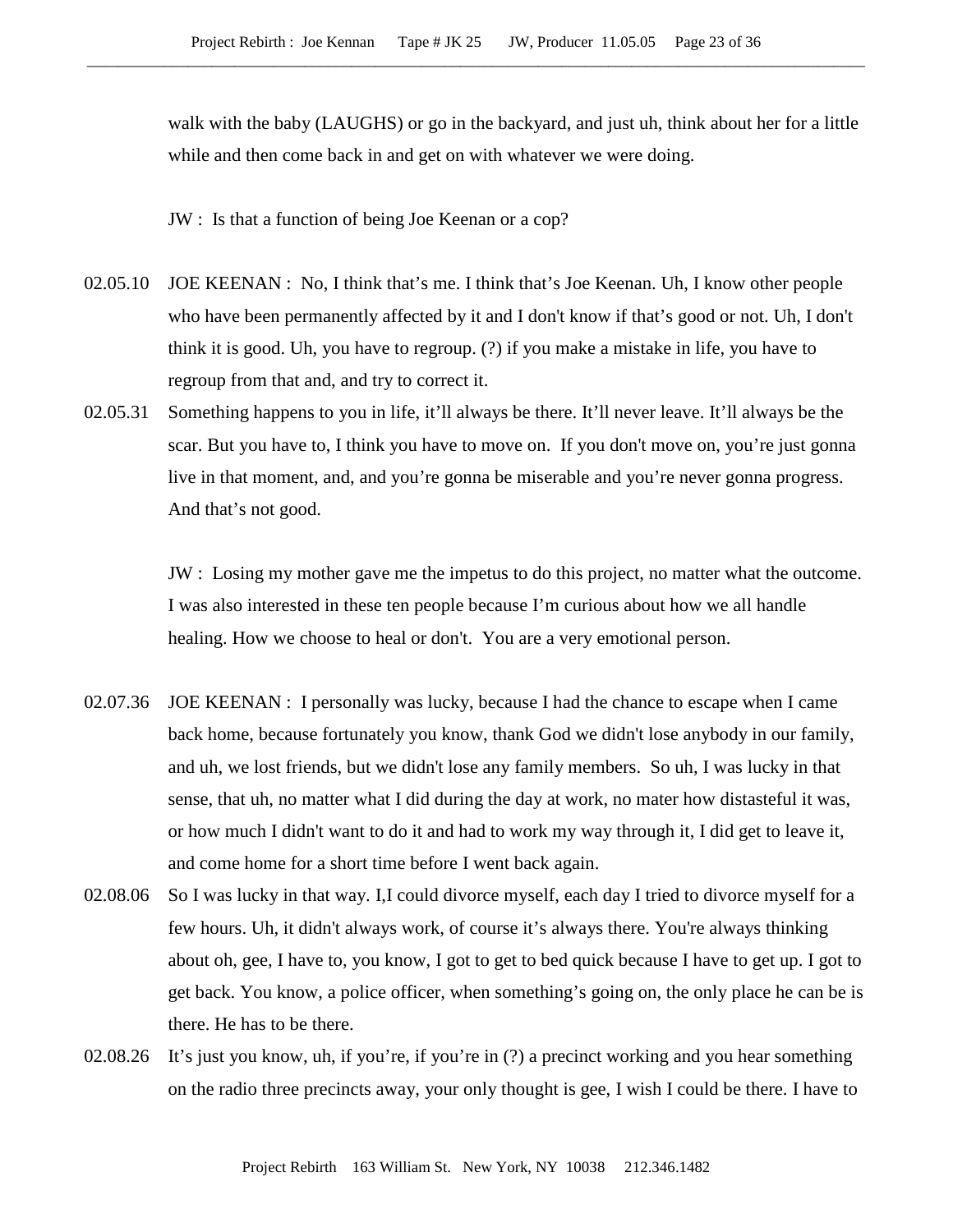be there. And it doesn't always happen that way because you have to cover your responsibility where you are. So I would daily uh, go back and, and do what I had to do, but I was fortunate because I could come home and escape a little bit. Uh, so I wasn't uh, uh, I was involved, I was as involved as everybody else, but I wasn't uh, uh, as scarred as much, I think.

02.09.00 Uh, I had my own feelings about what happened, and my own thoughts. But uh, I, I could separate them a little bit because we were lucky.

> JW : You chose to say, hey, this is how I do it. You're a patient person and you need every piece of the puzzle.

- 02.09.30 JOE KEENAN : Well, it was my responsibility, it was my job. I had to do it. Uh, I'm not saying that I, I went there and not unwillingly, I didn't go there unwillingly. I went, I went there willingly. I wanted to help, I wanted to do what I could. But it was my, it was mine and 39,000 other guys' responsibility to, to get our work done when uh, being a cop's you know, it's an interesting thing. You can be standing on that corner all day long and nobody'll see you. And as soon as something happens, everybody sees you and turns to you.
- 02.10.00 You know, and you're the guy who has to do what has to be done. And uh, it was, it was what we were supposed to do.

JW : In the meantime, the years have passed, but you've also made a choice to take that moment outside?

- 02.10.17 JOE KEENAN : Yeah, yeah. Well, I don't know if dwell is the right word, but you, you can't dwell on things. You have to uh, you know, it sounds philosophical and I'm not a, you know, I'm not, I'm not educated at that.
- 02.10.31 I don't have the uh, uh, I don't have the right to speak that way, but it, it's everybody's own individual philosophy what they have to do and uh, something triggers a memory, you think about it. And uh, you handle it at that moment, however you want to. Whether it'd be uh, I'm not the type to usually I'm not the type to lash out in anger. So I, I won't walk outside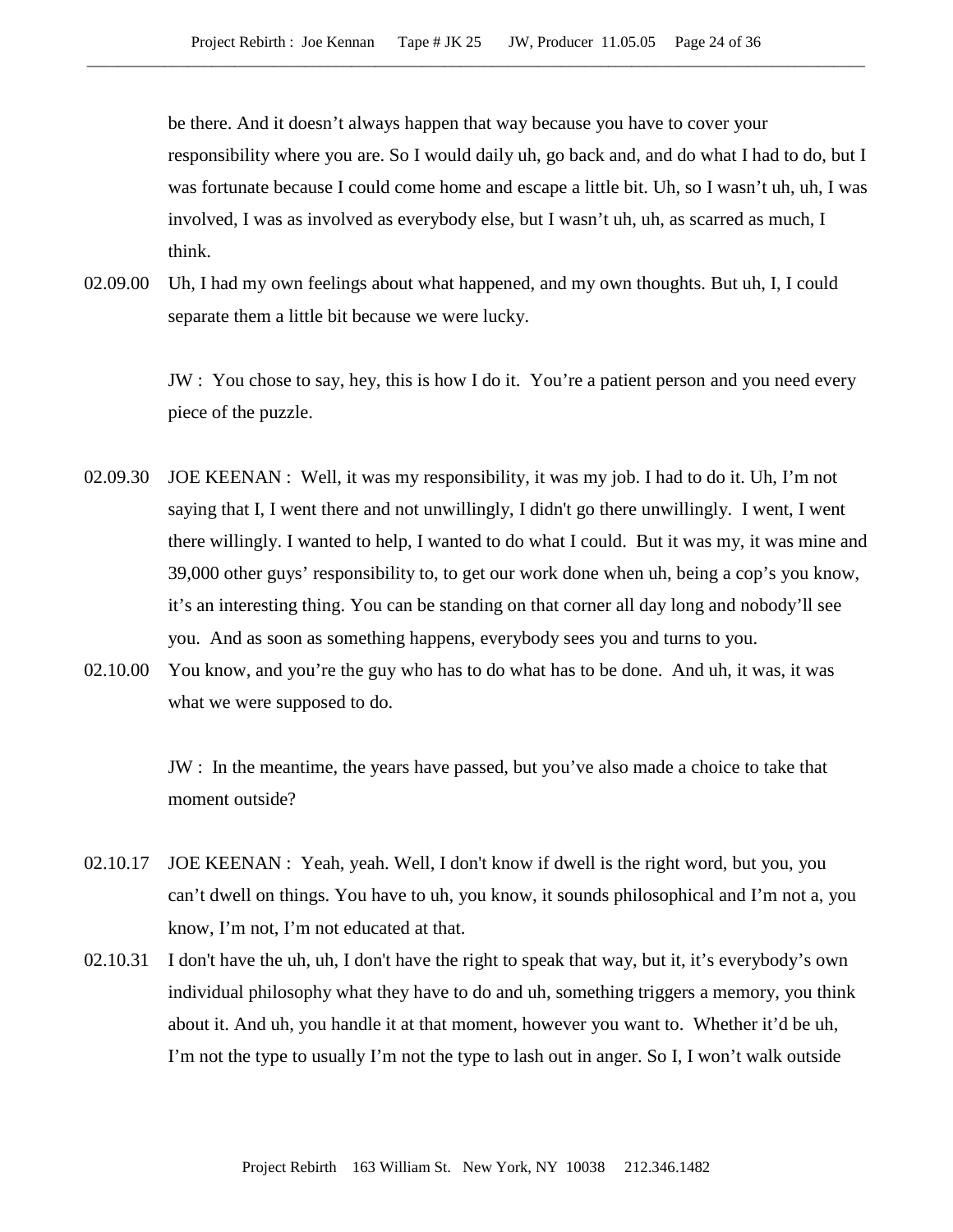and kick the puppy (LAUGHS) I won't do that. But uh, uh, you handle it however you individually do.

02.11.01 And I know I have friends who, when the moment come sup, they get a little boisterous and you know, and say a few things that might not, that might be a little stupid, but it's ok, because they're saying it you know, in front of us, it's ok. Uh, and then you move on. I just don't usually react that way.

JW : How would you describe your reaction?

JOE KEENAN : Sadness (~JW~)

JW : What's that?

02.11.24 JOE KEENAN : Sadness. You know, I'm sorry it happened. Uh, I wish it didn't. Uh, and I wish I could make it so that it didn't, but I can't. so it's sad. And that's how it affects me. Yeah. and I wish it wouldn't but it does.

# (OFF CAMERA REMARKS)

JW : I'm becoming more philosophical and more educated with the process of making this. You explain that you like to live in the moment. That's fairly philosophical whether you believe it or not.

- 02.12.34 JOE KEENAN : I, I just thought of something. It just uh, it triggered a response to (?) a question you asked before. You asked, what's, what was the difference between helping with Katrina and, and uh, with 9-11 at that moment. Uh, our guys who went down to help uh, in uh, Louisiana, they had the opportunity to prepare and get ready, and know what they were doing and, and think about formulate a plan.
- 02.13.00 What are we gonna do when we go down there? We didn't have that luxury. Uh, it just happened. All of a sudden you'd be standing there, and it happened. And I think that was the difference between uh, 9-11 and Katrina, being a natural disaster. At least uh, with the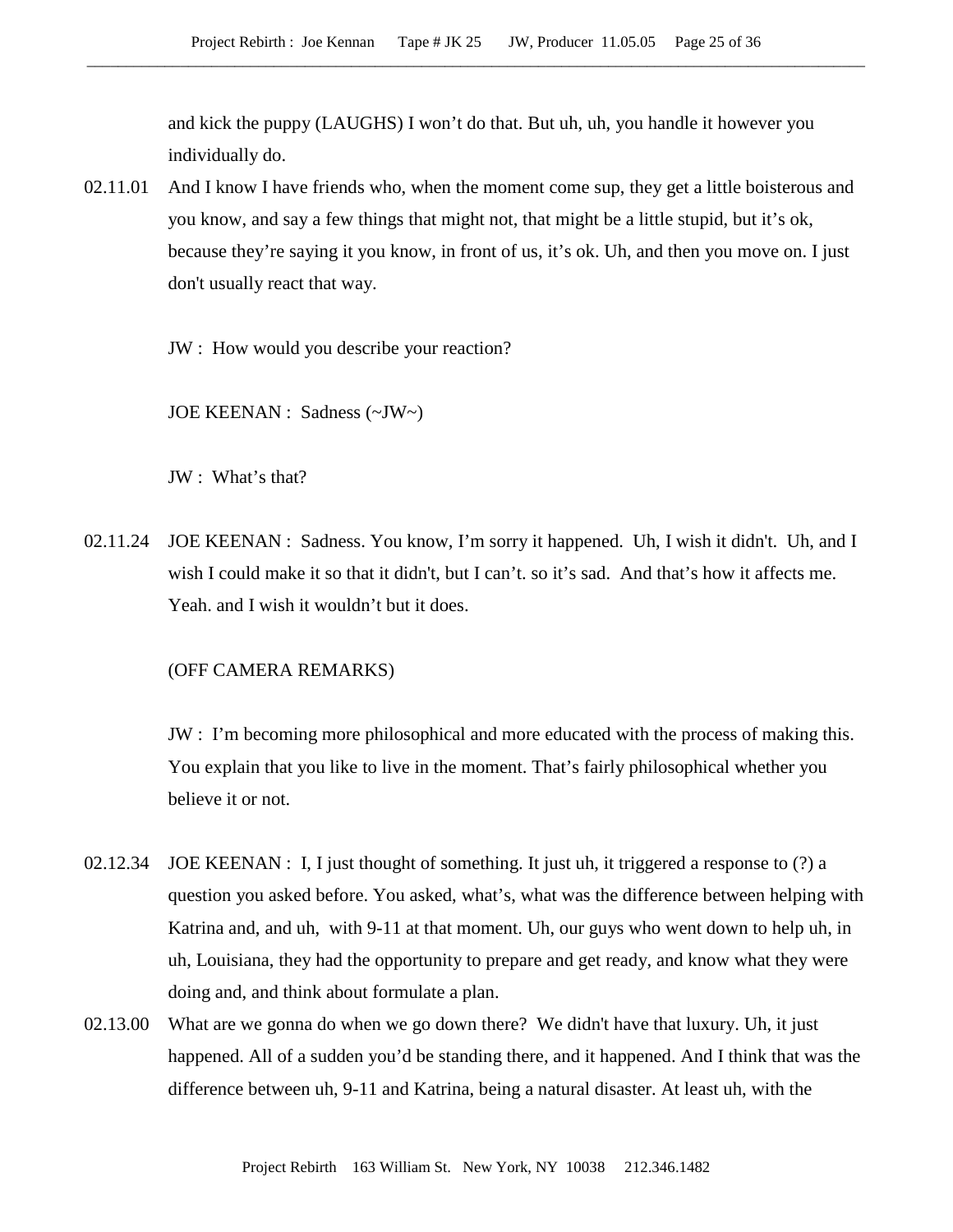natural disaster you had some warning that it was coming. You had the opportunity to formulate some sort of plan about what you were going to do. And of course it was worse than anybody had ever expected and it threw all the plans out the window. But it was a little bit of a different feeling, that this uh, 9-11 was thrust upon us.

02.13.30 We had no idea. As you, as uh, you know uh, you hear from so many people who were involved at the time is you know, nice sunny day and everybody walking to work and all of the sudden the world blew up and that's what happened. (~JW~) That's what happened.

JW : One minute was preparing for a meeting and the next minute you're on top of the roof.

JOE KEENAN : Buzzed by an airplane. That airplane came so close to us we could see in the window. Yeah.

JW : How's Karen?

- 02.14.02 JOE KEENAN : She's doing fine. Yeah. She's, she's almost uh, let's see. I guess she is 3 years in, 4 years in. She started in uh, she started in the police department in July oh, no July '02 she started. Right, July '02, so she's in 3 years now. She's doing fine. She's studying for promotion. I told her get in there, get promoted (LAUGHS). We have an expression, it's a boss' job and it's so true. It's so true.
- 02.14.30 Uh, so she's right where she should be at this time. She's doing fine. She's enjoying herself. She likes the work. She's happy at this work, where she was unhappy at the work she was doing before. She's not making as much money now (LAUGHS) which you know, which is a little difficult. But uh, you have to like what you're doing, you know, and then you'll worry about the other ends. Yeah. Yeah, she's doing fine.

JW : You still had this conversation about her joining the force?

02.15.20 JOE KEENAN : Maybe more so, because now as she's understanding things more fully uh, I think it's, it has, I've just thought of this just this moment. I think it's probably given her a better insight into who I am uh, as opposed to just the guy she grew up in the house with,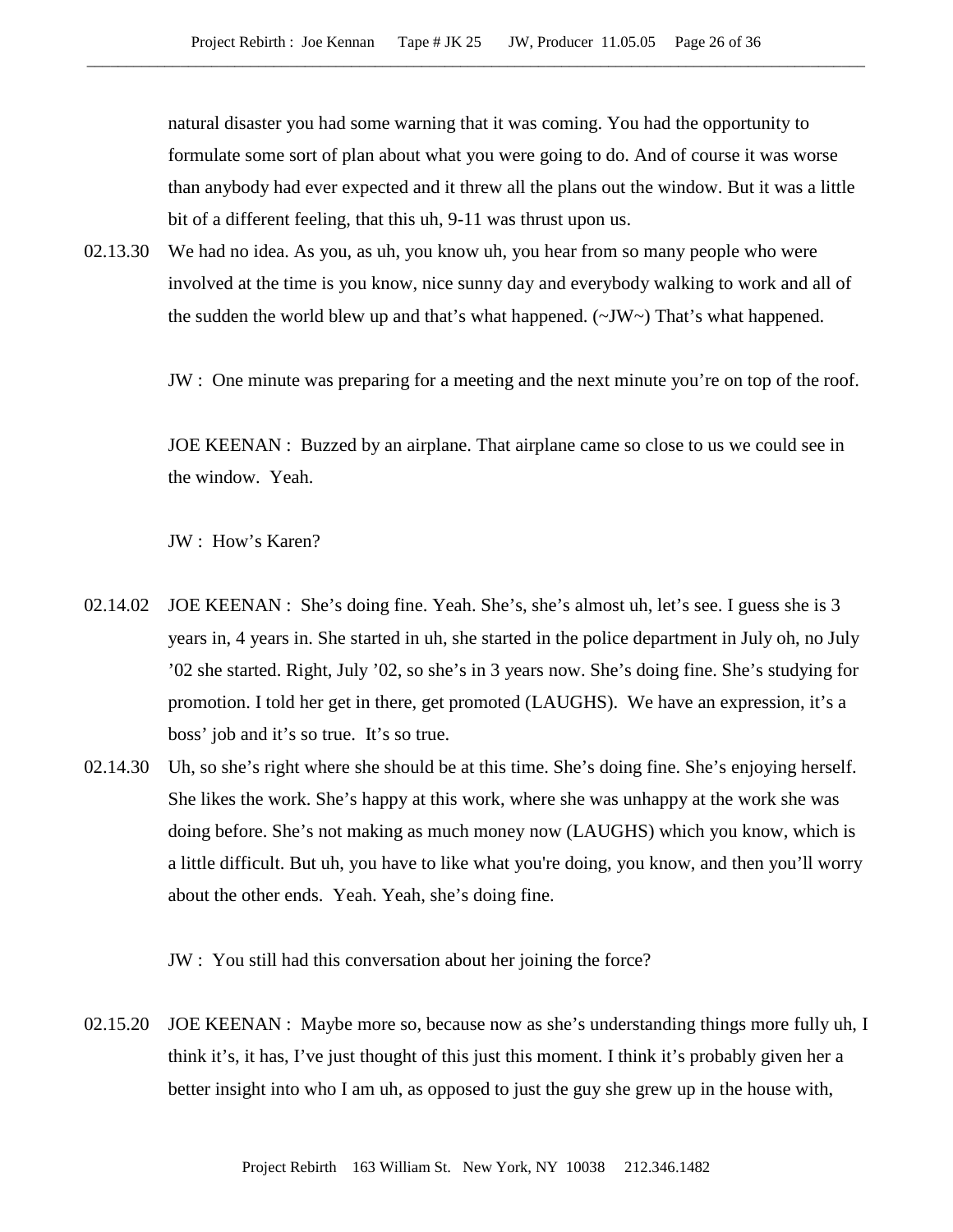who's always telling her to do things. (LAUGHS) Maybe now she understands a little bit better why I was telling her to do those things. Because the longer she stays in this work and, and sees things and, and uh, uh, performs as a, a functioning police officer, she has a better understanding of that whole situation, which is where I am. I was in that situation.

02.16.00 So she might be getting a better understanding of, of who I am. It would be silly to say we get along better now than we ever have, but maybe we do. You know, uh, maybe we do, 'cos we understand each other a little more. Uh, I know what she's going through, and she can come to me and ask me a question and I'll say all right. You know, here's what's going to happen next. And uh, so I know where she is at this moment in time, and maybe she understands where I was. So that might help her uh, uh, know why I punished her and made her come in and sit in her room (LAUGHS).

JW : How is she doing emotionally?

02.16.39 JOE KEENAN : I, I think she'd doing fine. You know, it's hard to tell, you know. She, she has her own place. She doesn't live at home, so uh, we see her, you know, uh, quite a bit. Uh, but uh, I don't see her at those quiet down moments but (?) I don't suspect anything. Uh, I think she's doing Ok.

JW : Any scares on the job?

- 02.17.01 JOE KEENAN : Uh, she's, she's tight-lipped. She doesn't tell me anything. my spies tell me more about her (LAUGHS). At work than she does. (LAUGHS) But that's what you do. You don't you know, you don't bring it home. You shouldn't bring it home. People who bring it home have a problem. They create a problem at home. Uh, so uh, so I'm home to her. She'll come home and she'll ask me, you know, what would you have done, and I'll tell her, she said, well, that's what I did. Uh, uh, ok. So I, I did it the right way.
- 02.17.31 But she doesn't come home and tell me what she does daily. I know she's had a couple of scrapes, but uh, somebody else told me. Uh, and uh, said, gee, you know, I saw your daughter the other day she (?) you know, she did a good job. She did. They don't mean to be tattling on her, but they are (LAUGHS). And they'll say uh, yeah, she was involved in this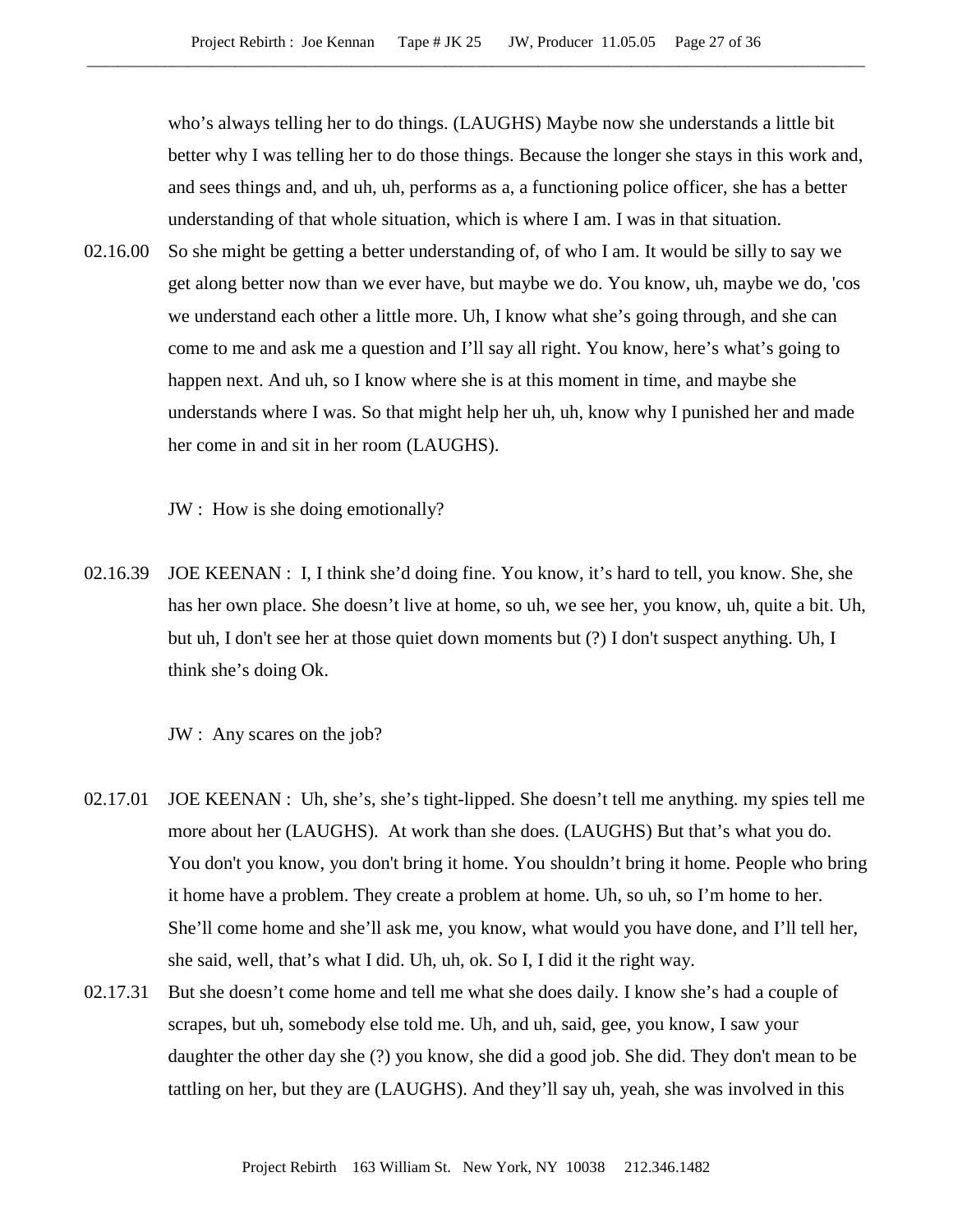situation, involved in his arrest. She handled herself well. And then I'll ask her, I'll say did you have uh, oh, yeah. Yeah. But that's, that's all right.

02.18.00 I don't mind that. I don't mind that she uh, doesn't come home with it. 'Cos when I, when she comes home, I expect her to be my daughter. I don't expect her to be the cop in the street.

JW : Just like you?

02.18.12 JOE KEENAN : Yeah, hopefully I did. I don't, I don't know if I did it as well as I think I did, but hopefully I did. I'm sure there were days I came home I was uh, uh, difficult to be with. But uh, I didn't do it deliberately. I didn't try to , and I didn't, and I deliberately didn't bring it home. I made a conscious effort not to.

#### (OFF CAMERA REMARKS)

JW : How's her boyfriend?

- 02.18.37 JOE KEENAN : He, he's doing fine. He's uh, he's home now for, when did we meet last? Six months ago or  $(\sim JW \sim)$  yeah. And he's, he's been home for awhile now and he's back to work. And he's doing fine. It's (?) I'm sure it's a slow recovery for him. You know, he uh, he was in a tough situation over in Iraq, and uh, he was in (?) a unit that was uh, at the forefront uh, the first unit in, into a couple of cities, so.
- 02.19.05 He didn't have it easy. Uh, uh, and uh, I know I know he has bad memories. I know he has. He's a, he's alluded to it a few times. But he's very good about it. He uh, you know, he's, he's home now. He's home and he's gonna, and he's back on the police force and he's uh, enjoying his work and chasing people down the street. And he's having a good time.

JW : Is he more fearless?

02.19.32 JOE KEENAN : I don't know. Hard to tell (LAUGHS) I'm sure he's more cautious (LAUGHS). I'm sure he's more careful.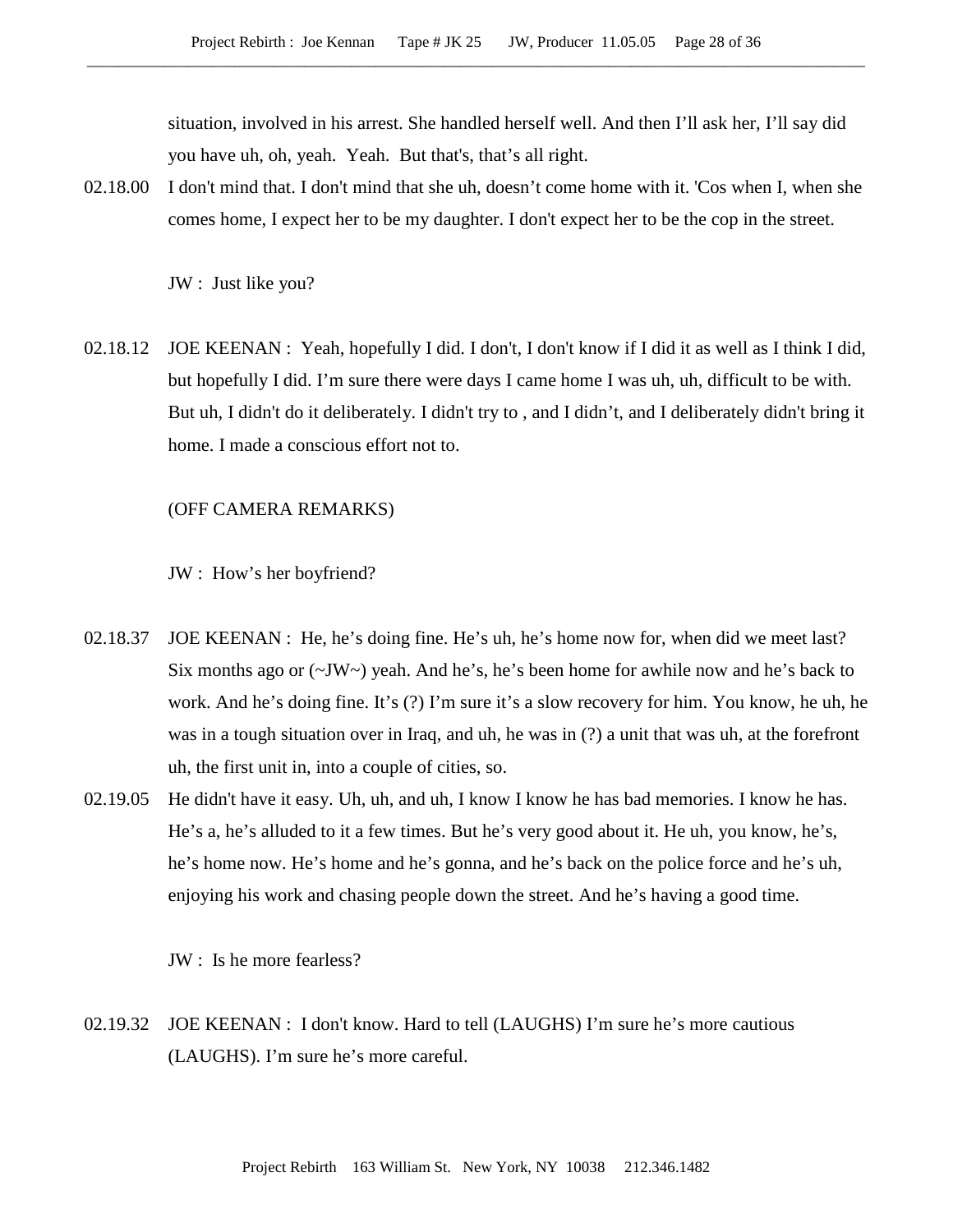JW : What was his tour of duties?

- 02.19.51 JOE KEENAN : Well, he was uh, most recently he was in uh, in Iraq proper for uh, ten months. Uh, I think ten or eleven months, and he was in a uh, an MP unit, and now the MP units uh, were used to secure areas, you know? House to house, door to door and uh, that was one of the most difficult situations uh, in Iraq. So he was involved in that quite a bit. Uh, he was up north from what I understand. Uh, he's really not uh, too forthcoming with it, so I don't ask him, and uh, and I tell my son and my son-in-law don't ask him. You know, if he wants to tell you, he'll tell you. Just you know, just leave it alone.
- 02.20.31 My son-in-law's very curious. He's always asking questions, and so uh, sometimes I tell him, you know, don't ask. Just, just leave it alone. Uh, when he has something he wants to say, he'll say it. And uh, don't, don't delve into something that might upset him. Just uh, just leave it alone. My son was good about it. He understood. He just said, ok. Ok, and he walked away (LAUGHS). But uh, uh.
	- JW : What makes you so sensitive to that?
- 02.20.58 JOE KEENAN : I don't know. Uh, I don't know. I know he had uh, I've seen people in the past who have had a bad time. And I know he had a (~JW~) at work. And I, and I know he had a bad time there. And uh, you know, just uh, let him (?) let him come to peace with it. And I think he has. I think he is, I think he is, rather than I think he has. I think he is coming to peace with it. And uh, and everybody moves at their own rate, their own speed. He seems fine. (?) he's seems like he was before he went.
- 02.21.33 But I know he had a, another dimension in him. I know he, he saw things that I never saw. And uh, hopefully he will never see them again. And uh, he has that uh, uh, that experience within him. That will always be part of his makeup. But uh, he seems to be dealing very well.

JW : Is there a chance he'll go back?

02.21.56 JOE KEENAN : Oh, no, I don't think so. Uh, I don't really know the way it works. Uh, I'm not fully up to speed with it, but I, from what I understand there's uh, you can only go away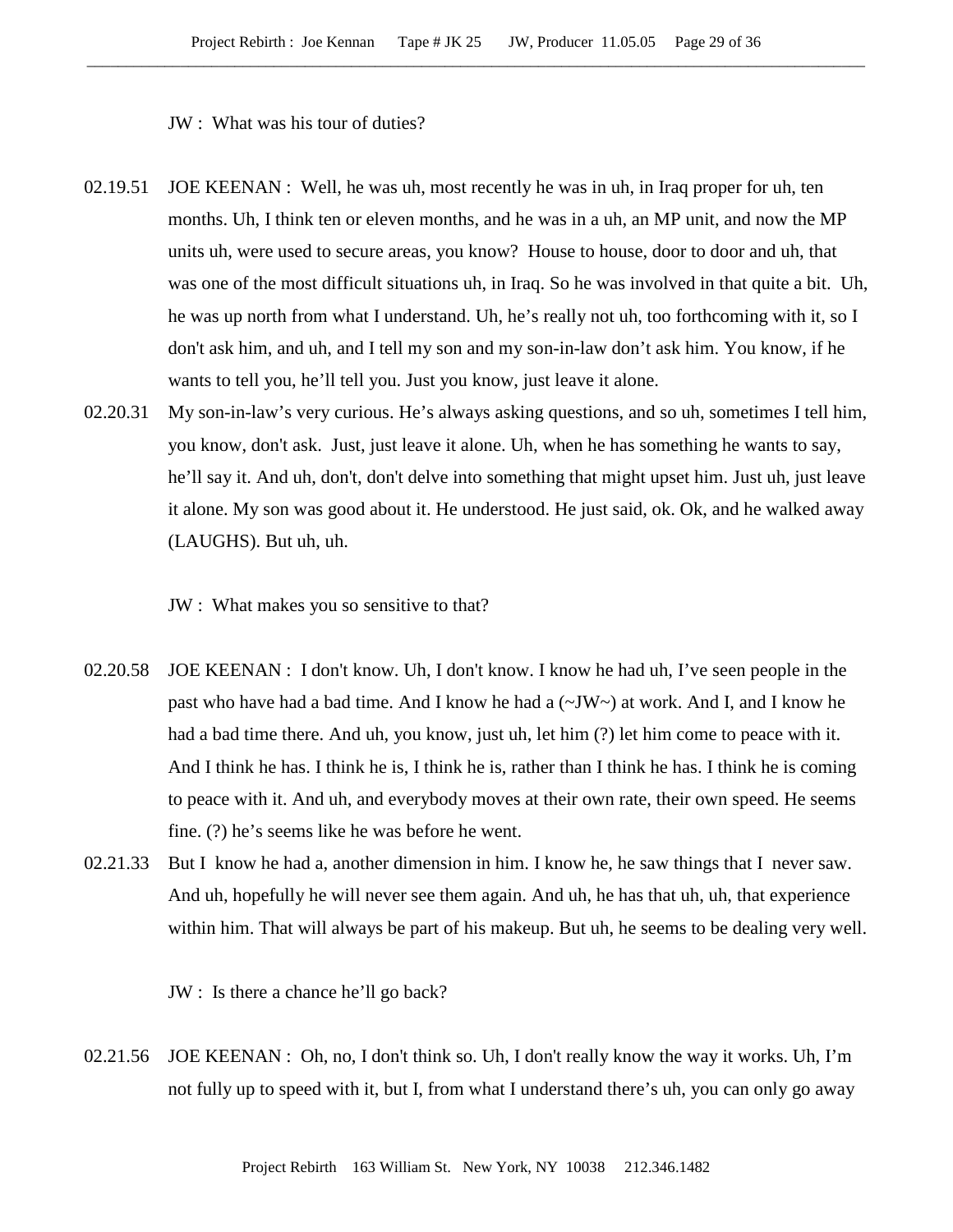for so many months on a presidential order, and he's fulfilled that. I think it's 20 months, and he's been away that long. He went away twice, and uh, uh, so I, I don't think that he'll go away again. I don't think he'll go back there again.

JW : What generation is now in the police?

02.22.27 JOE KEENAN : Well, my father (~JW~) my father had an uncle in, in New York City police department, and then my father, and my father and his brothers, so that counts as one generation, then myself. And now my son and my daughter.

JW : What about your son?

JOE KEENAN : That's the newest addition (LAUGHS).

JW : I remember it was Dad I'm doing this job. He took all the tests. How did it happen with him?

## (SIMULTANEOUS CONVERSATION)

- 02.23.08 JOE KEENAN : Yeah, I don't think it happened the same way with him  $(\sim JW \sim)$  I, I think when he said to me, uh, I'm willing to do this, I think I was glad. Uh, I mean, it was, not that I wasn't glad when Karen said it, it's just Karen surprised me. I, I didn't, I didn't picture her uh, doing this. Uh, my son I did, he was going to school and he was working, then he was going to school and he was working.
- 02.23.30 And you know, I don't think he had his heart in either. And uh, to see him focus on something, I thought, was good. And uh, when he said he wanted a, he was gonna do what he wanted, wanted to go ahead and try it, I encouraged him. I said, ok, good, good, you know, here's what we'll do. (LAUGHS) let's get a plan ready. (LAUGHS) let's get your car (?) already and (LAUGHS) and, and get to work. I think I handed it a little bit uh, differently than I did with Karen.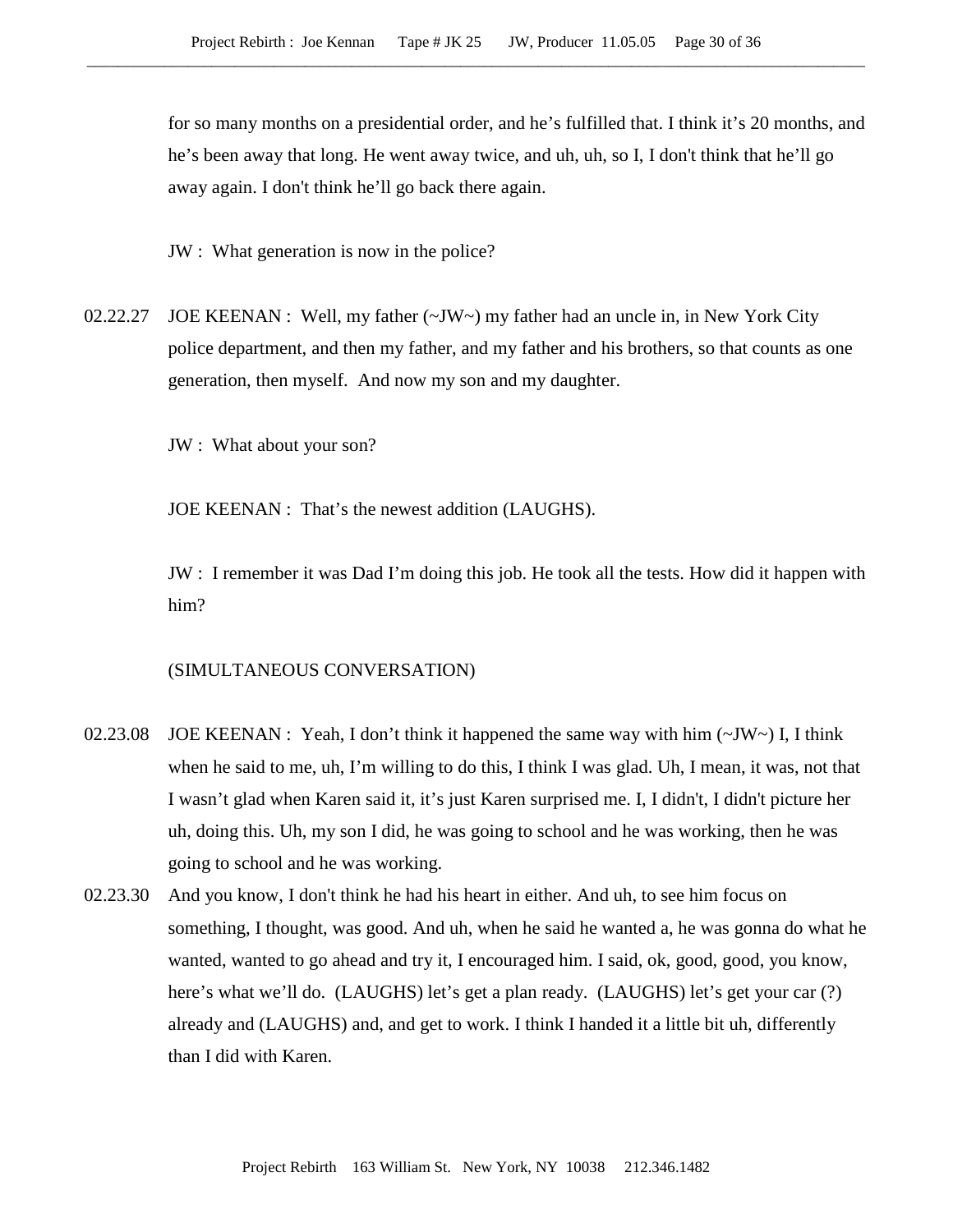- 02.24.00 But you'll find out now, you have your second child coming. You'll find that you even though you don't show favorites, you handle each one a little differently. Uh, because everybody's different. They were all, they're three personalities. They all have the same name, but they're three personalities. And you, you uh, try to juggle back and forth when you don't get the names mixed up and yell at the wrong one uh, you'll (LAUGHS) try to handle them uh, in a different manner. So I, I was glad. I was uh, concerned, you know, 'cos I didn't want him to flounder. Not that he's old, but he was you know, he was, he was no longer a teenager, he was no longer a baby.
- 02.24.33 He had a, he was at the point where he had to start making some life decisions. And he did. So that was good, I thought that was good. And now he works in Brooklyn. He's on uh, he's in uh, uh, year and a half, well, it'll be almost two years. It'll be uh, two years in July. NO, wait, where are we, we're in November? Yeah, so it's a year and a half, it was a year in July, so he's a little more than a year in, and he's been in the street for about a year now. You know, not counting training. He's doing fine. He's uh, he's uh, out in the street working every day.
- 02.25.01 He hasn't come home and complained. He, he's enjoying his work. He likes it, which is good. He didn't like what he was doing (?) he didn't like standing up on those construction buildings in the middle of the winter, that wasn't fun (LAUGHS). But he doesn't come home and complain about this. He's uh, I think he's enjoying this work and that's good.

JW : What was he doing before?

- 02.25.18 JOE KEENAN : Well, he was going to school, and he was working as a, an electrician's helper uh, working along to uh, to get into that profession, become an electrician. And you know, electrician's helper is uh, is (?) as with all helpers, no matter what the field is, it's not a glorious task (LAUGHS).
- 02.25.34 It means you do everything that nobody else wants to do. And uh, and that's not easy. So now uh, he seems to be in the right direction and that's good. That's good.
	- JW : Have you been following what's happening at Ground Zero?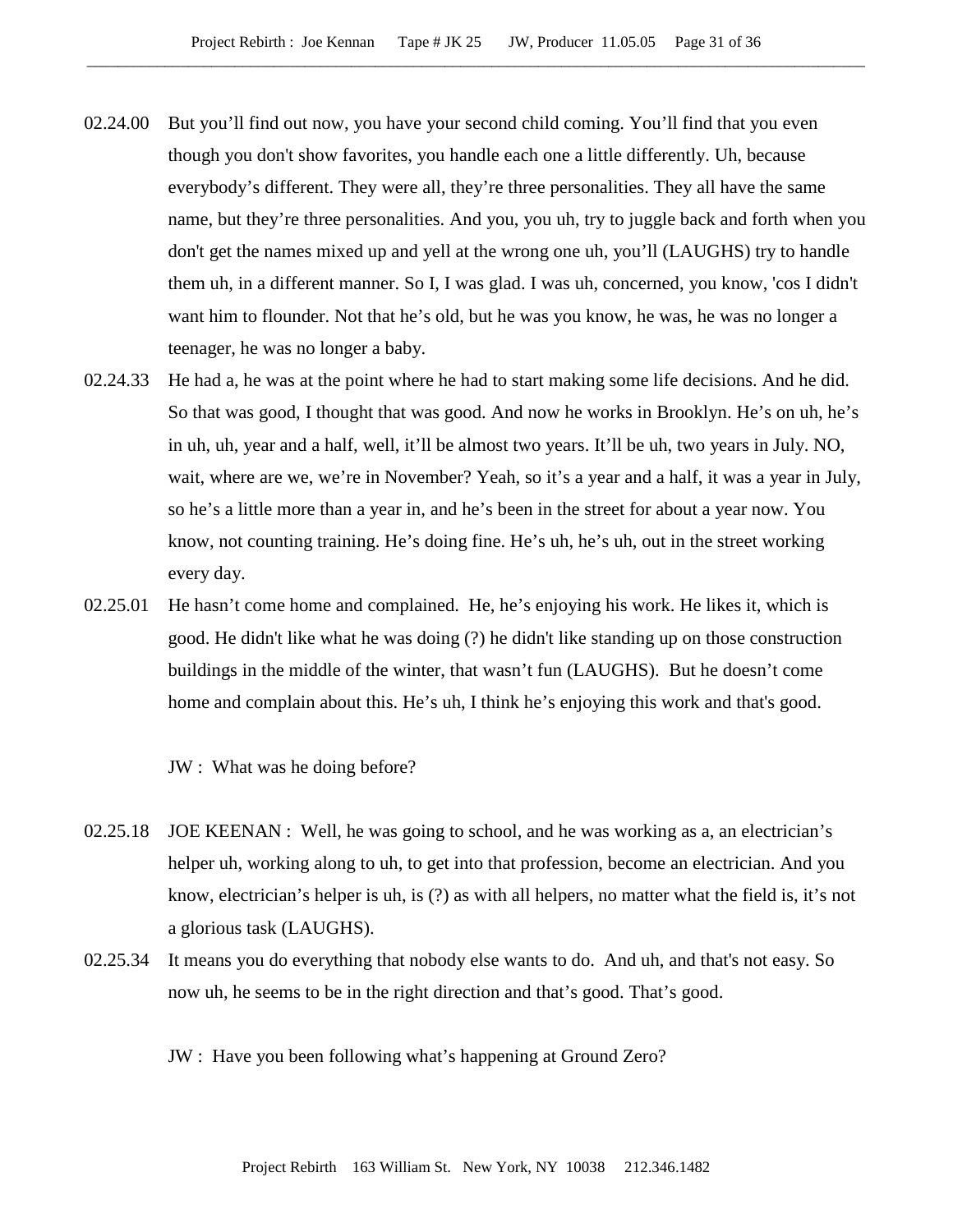- 02.25.51 JOE KEENAN : Honestly, no. not really. Uh, but my connection with 9-11 really wasn't at Ground Zero. I, I was there, uh, in the beginning briefly, but then when they opened up the recovery, when they started the recovery, I immediately moved to the recovery site, and I spent a year at the recovery site. So uh, my connection with the actual property of Ground Zero. I read in the paper, just like everybody else, and complain just like everybody else. Why don't they get this thing moving, why are they waiting so long for, you know? What's so hard about picking a design. Uh, but of course we're, we're laymen, we don't understand that particulars of what's going on.
- 02.26.31 And uh, but uh, I think I just follow it like everybody else. I don't' know if I have any particular connection.

JW : You have an opinion?

JOE KEENAN : Everybody has an opinion.

- JW : What's your opinion?
- 02.26.41 JOE KEENAN : My opinion is  $(\sim JW)$  right, everybody's got one. Uh, my opinion is that it's time for them to get moving down there. Let's uh, let's get it going. Let's uh, decide what you're going to do. Uh, I think that they should rebuild and I think at the same time, they should have some sort of uh, some sort of memorial for lack of a better word.
- 02.27.07 Some remembrance, remembrance is a much better word. Have some sort of remembrance there, and there should be a tone when you, when you walk into the place, that you know where you are, and you know that something happened here. But in the meantime we have to get on with business, and, and you know, we have to build up that area and get uh, people working again. A lot of people who were working there aren't working anymore.
- 02.27.29 We got to get it going. We got to start uh, recovering from it. And I, I hope they are. You have to, you have to sometimes have blind faith. So you have to have blind faith that the people who know what they're doing are doing what they're supposed to do. Probably they aren't, but (LAUGHS). Have to fool yourself that they might be.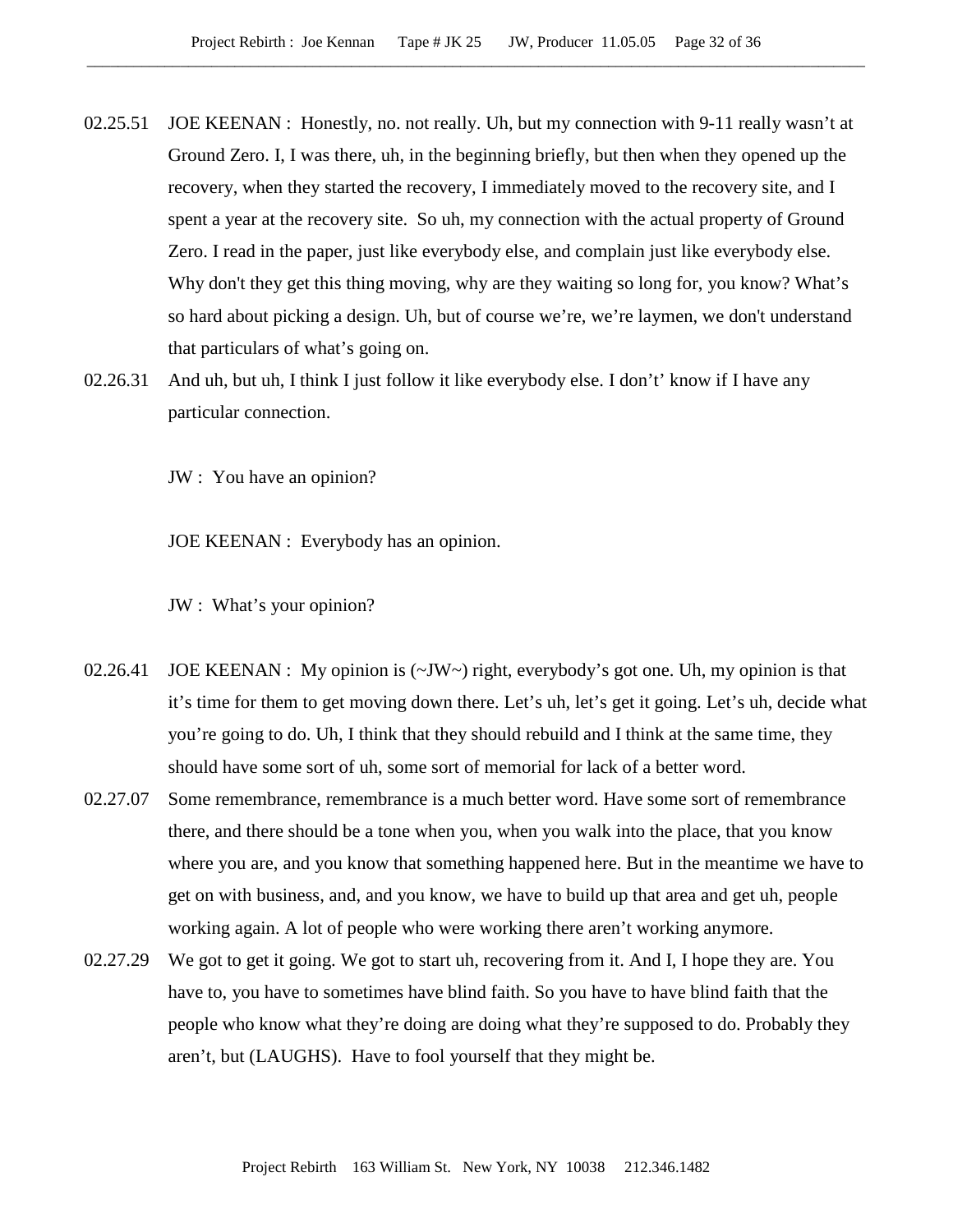#### (OFF CAMERA REMARKS)

JW : What's it mean to you that they get going? They started to pour cement.

- 02.28.02 JOE KEENAN : That's good. That means they're building. They wouldn't be pouring unless they had a plan. And that's good. But that, that means they're moving, to me, that means they're moving in the right direction. I have to go home and uh, check up on it to see what they're doing. But that means they will, now all this foolishness about uh, you know, should we build the towers as large as they were, or should we uh, have this design or should we have another design? I don't think that's really what's important.
- 02.28.29 What's important is that the, the scar's healed and uh, we tried (?) to get back to where we were. And at the same time, always remember, always remember what happened. And I think that's why they should have some sort of remembrance there. There's a lot of land there. They can, they can do both. Yeah. If you could picture the towers the way they sued to be you know, the day before on, on September  $10<sup>th</sup>$ , there's still plenty of land there. Still plenty of room to move around.
- 02.29.00 So they can uh, they can build and at the same time uh, have some sort of remembrance. Uh, so place where people can go, place where people who were victims can return, and a place where people who just want to see what happened can, can go and understand.  $(\sim JW)$ Maybe I'll call somebody and tell them that (LAUGHS).

JW : Who would you call?

JOE KEENAN : I don't know. I'll have uh, I'll go home and I'll call the mayor and tell him that (LAUGHS). Get on the stick, get this moving.

JW : Freshkills?

02.29.35 JOE KEENAN : Freshkills is a different story. That's where I lved for a year. Uh, uh, I know uh, as I mentioned to you before, I know in my hear that we did absolutely everything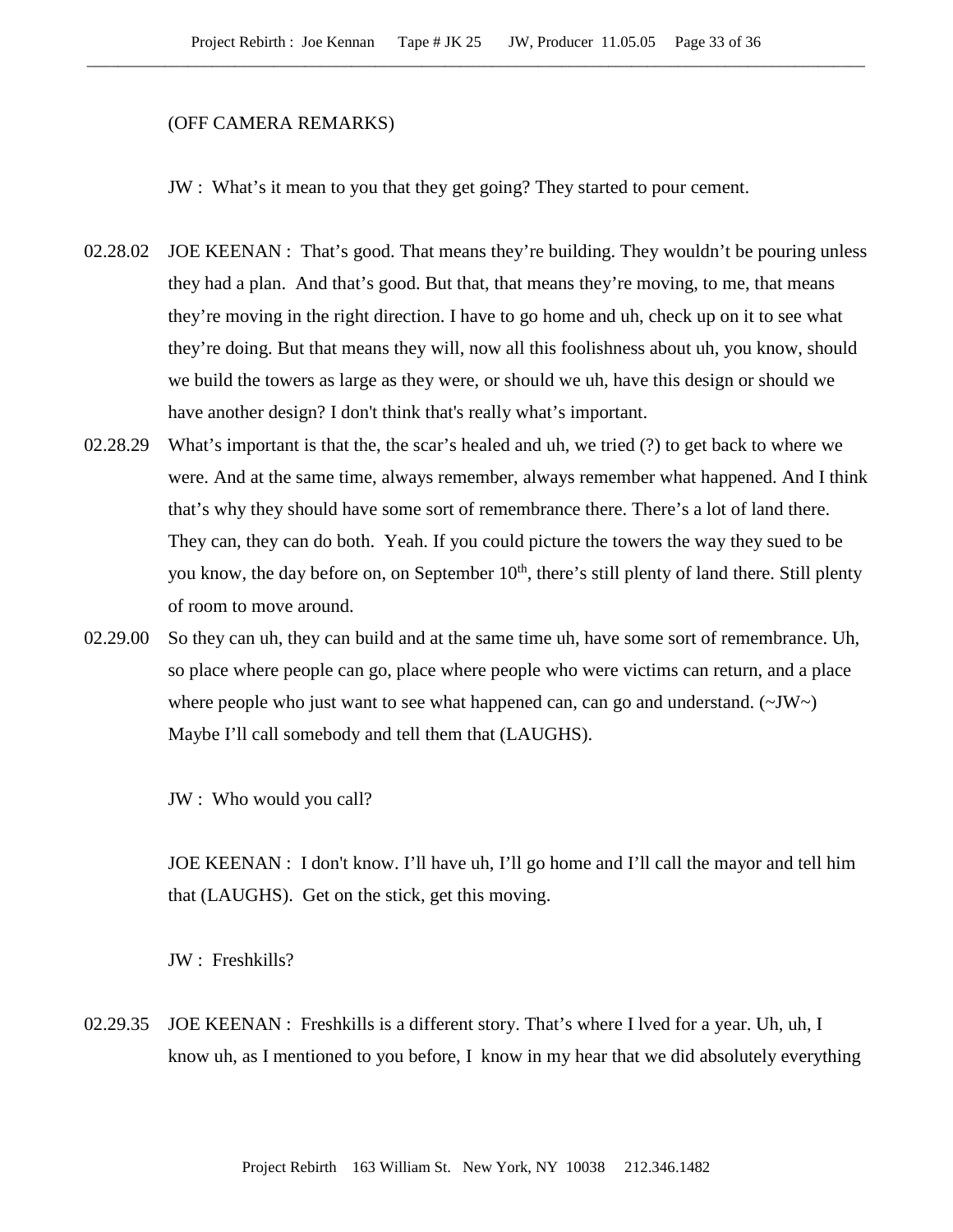we could to recover anything that passed through those gates. And I'm convinced we did. Uh, because I know the job that was done there, I was there every day, I saw it.

- 02.29.57 Uh, I think as (?) I mentioned to you before I uh, I think maybe in the past month I'm starting to have just a little bit different feeling about that. I think I uh, I think I was a little bit indignant about it before. Where (?) I would say to myself, you know, you're saying that we're not doing our job up here, that we're not recovering anything. how would you know, you're not here, you don't know what you're talking about. And uh, and I think I was a little uh, put off by that. Uh, because I always had the feeling uh, how can you come up here for one hour and take a tour and tell us what we've been doing, you know, for 24 hours a day, for ever since it happened?
- 02.30.35 Uh, now, maybe I'm understanding that what they were taking about the sacred ground, originally I think, I think their plan, and I'm not really sure, but I think their plan was just to let the area recover, and have some sort of park there. Uh, and, and now the concerns of the uh, victims' families and, and other people that intermingled within that dirt might be the uh, uh, the remains or the, the remains of remains.
- 02.31.07 Of uh, of people. Maybe I'm starting to understand that a little bit. They're talking uh, they're talking about ridiculous things. They're talking about going down and picking up a whole foot of soil, of uh, of the area there, and, and uh, moving it to another place. And I don't know what that would accomplish. We did that. We did that. When we were all finished.
- 02.31.28 When everything was done, and every truck was cleaned and every uh, every piece of machinery was cleaned, and it was all over, we went down another six inches, and we cleaned everything out. So we took part of that hill that was there before we arrived, we took that away. So I don't know uh, what could remain there. But I'm not a scientist, so I don't understand the intermingling of uh, of the remains of people at (?) Ground Zero with the, with the air and with the debris, and with the dirt and what might be there.
- 02.32.01 There's no physical, there's nothing physically there to touch. There's nothing you could go and pick up. There's not a stone that you could go and pick up and say this was at the World Trade Center when it started 'cos it's not there anymore. We cleaned it all. It's all gone. But uh, you know, uh, I don't know what's there anymore. And rather than, rather than, I'd rather err on the side of, of caution, and if it's possible.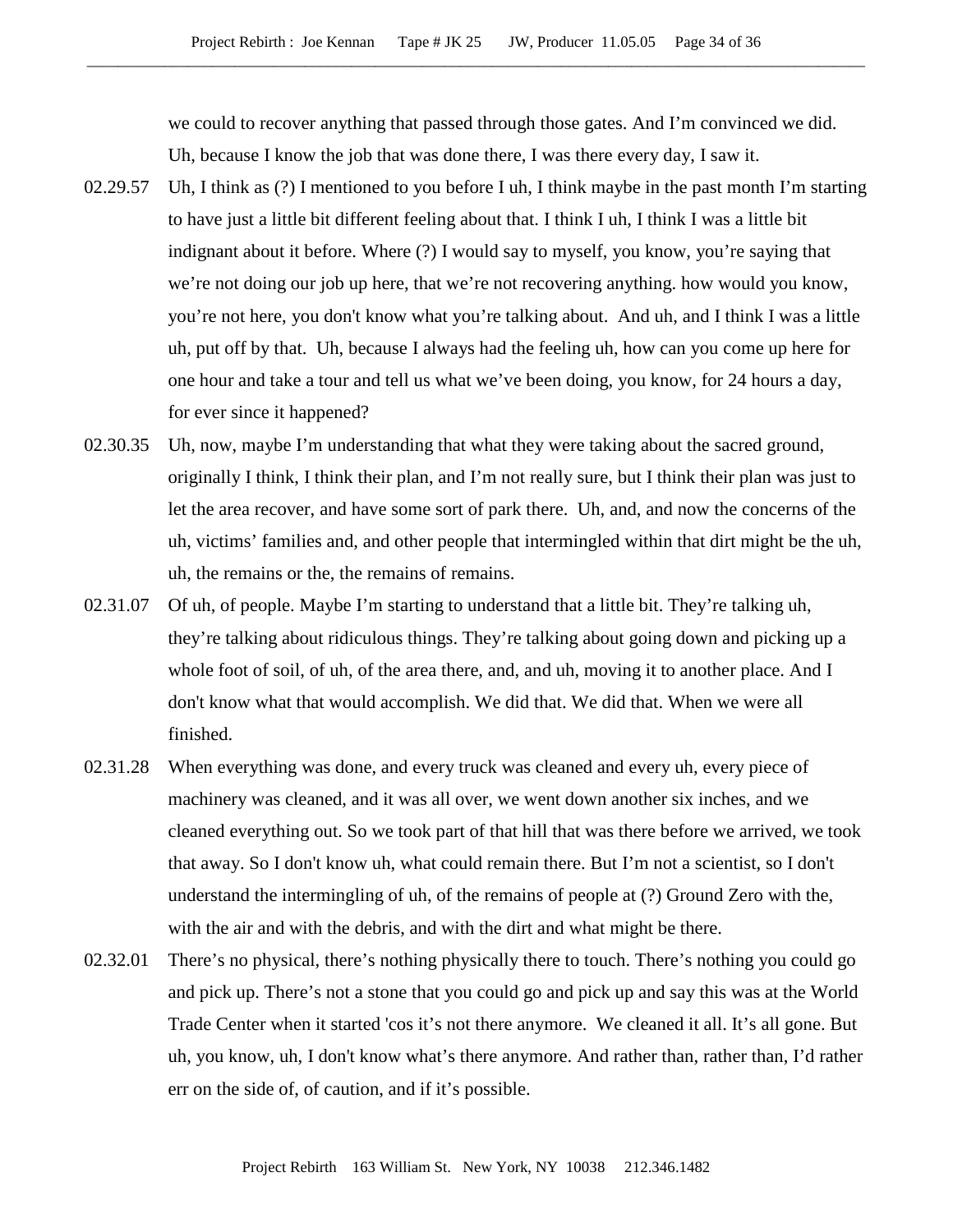02.32.30 That uh, uh, there might be intermingling there with (?) the earth, with the dirt uh, maybe it's better just to leave it alone. Just you know, not do anything with the, we don't need it, don't do. It was an area we weren't using before, and it'll be an area we can not use in the future.

JW : Keep it sacred?

- 02.32.49 JOE KEENAN : Just keep it sacred. Just leave it, leave it how it is. Let it, let the environment grow with it, and let it, let it come back to whatever it's supposed to be  $(\sim JW_{\sim})$ just leave it alone. I haven't really gone back there, because it's a, it's a uh, restricted area.
- 02.33.04 You're not allowed to go back there. I'm sure if I went back and grabbed one of the guys who works there now, who used to be there, he'd let me go up. But it's not a, I've passed by. I've passed by many times, because it's an area you can see from the roadway. And as I pass by I'll remember oh, this was here, and that was here, and the trailer was over here, and this is where we worked. But uh, actually walk back in, no, no, I haven't. And I don't know if many people have. I'm sure somebody's you know, I'm sure people have gone back.
- 02.33.32 But uh, uh, none of the people who I was on staff with there, and we haven't gone back.

JW : Would you want to?

- 02.33.40 JOE KEENAN : I don't know. You know, uh, I don't know what that would accomplish, you know? Like if, if we said one day, if everybody contacted each other and said uh, you know, the staff is going back, the 15 people who were in charge, we're going all back, I'd, I'd go. You know, I'd go. I don't know what it would accomplish. But I'd go to be with them. And uh, talk, we could probably do the same thing if the 15 of us met someplace else.
- 02.34.03 You know, and, and share the, you know, share the same experience. But I wouldn't hesitate to go. Sure, I would go. I just uh, I don't know if it's uh, for me to go on my own.

JW : You ever get together?

02.34.16 JOE KEENAN : Uh, we talk a lot. But you have to remember, we were pretty much uh, unfamiliar with each other when it happened. We all came from different spots .and